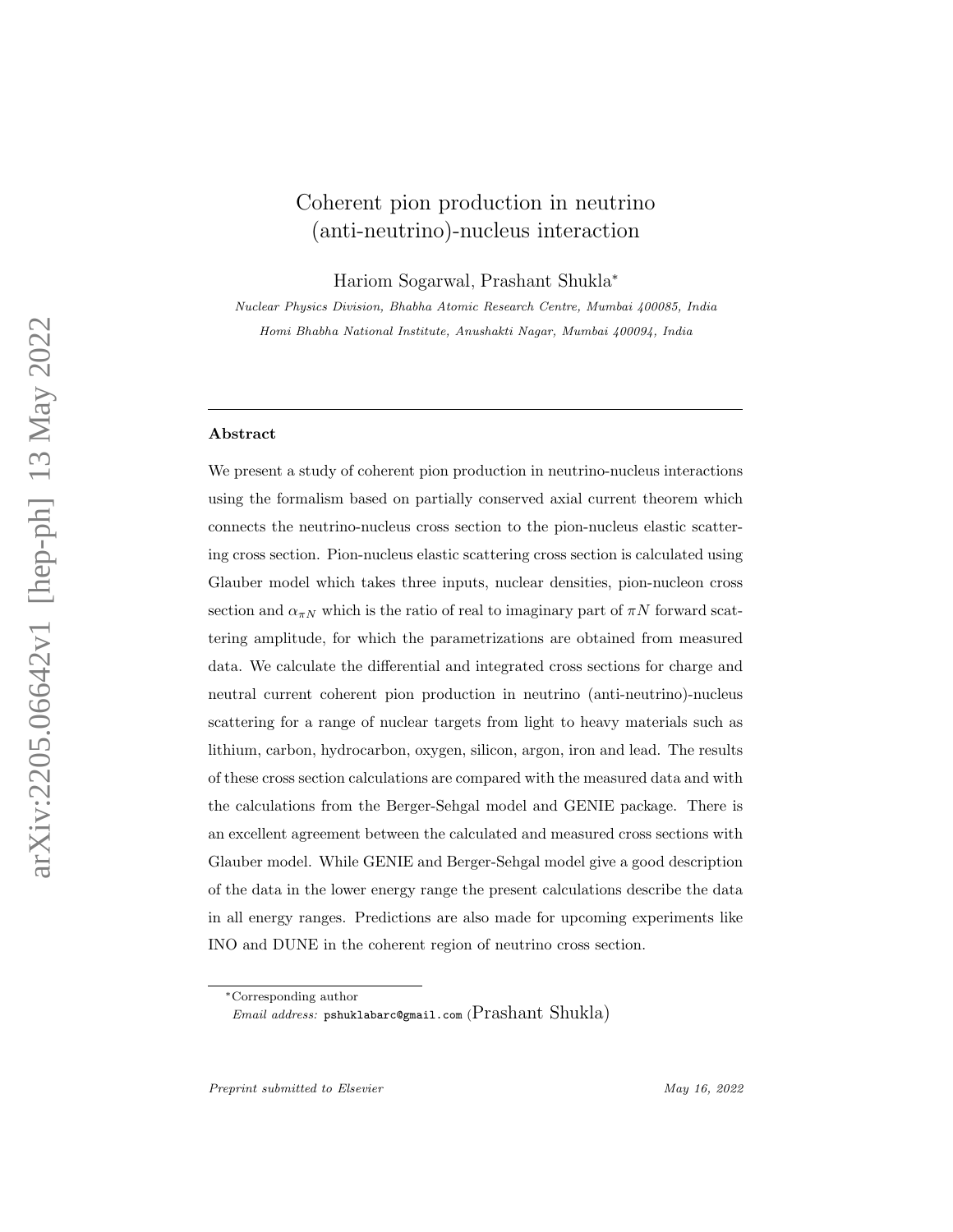Keywords: Coherent pion production, Neutrino-nucleus interactions, Glauber model, PCAC, GENIE

### 1. Introduction

The neutrinos produced in upper atmosphere and in accelerators are used for studying the phenomena of neutrino oscillations by many experiments worldwide [\[1,](#page-23-0) [2,](#page-23-1) [3\]](#page-23-2). Most experiments focussing on muon neutrinos are designed to measure recoil muons when neutrinos undergo charge current interaction in the detector medium. Some examples of detector media are; iron in case of India-based Neutrino Observatory (INO) [\[4\]](#page-23-3) and argon in case of DUNE experiment [\[5\]](#page-23-4). Bulk of the interactions in the detector comes from intermediate energy neutrinos having contribution from many processes which include quasi elastic scattering, interaction via resonance pion production and deep inelastic scattering [\[6,](#page-23-5) [7,](#page-23-6) [8\]](#page-23-7). One of the important processes in the resonance production region is coherent pion production in which the nucleus interacts as a whole with the neutrino with its quantum state remains unchanged. The charge current (CC) and neutral current (NC) coherent pion production processes are given as

$$
\nu_{\mu} + A \rightarrow \mu^{-} + \pi^{+} + A. \text{ (CC)}
$$
  

$$
\nu_{\mu} + A \rightarrow \nu_{\mu} + \pi^{0} + A. \text{ (NC)}
$$

The four-momentum transfer Q between the incoming neutrino and outgoing lepton is given by  $Q^2 = -q^2 = \mathbf{q}^2 - \nu^2$ . Here, **q** is the 3-momentum transfer and  $\nu$  (=  $E_{\nu}$  –  $E_{\mu}$ ) is the energy difference between the incident neutrino (with energy  $E_{\nu}$ ) and outgoing lepton (with energy  $E_{\mu}$ ). For coherent pion production, the squared momentum transfer to the nucleus from the lepton-pion system  $|t| = |(q - p_{\pi})^2|$  remains small. Here  $p_{\pi}$  is the 4-momentum of outgoing pion. Estimating coherent pion production is important for the analysis of data of neutrino oscillation experiments. The simplest theoretical approach for describing coherent pion production is based on Adler's Partially Conserved Axial Current (PCAC) theorem which relates the neutrino induced coherent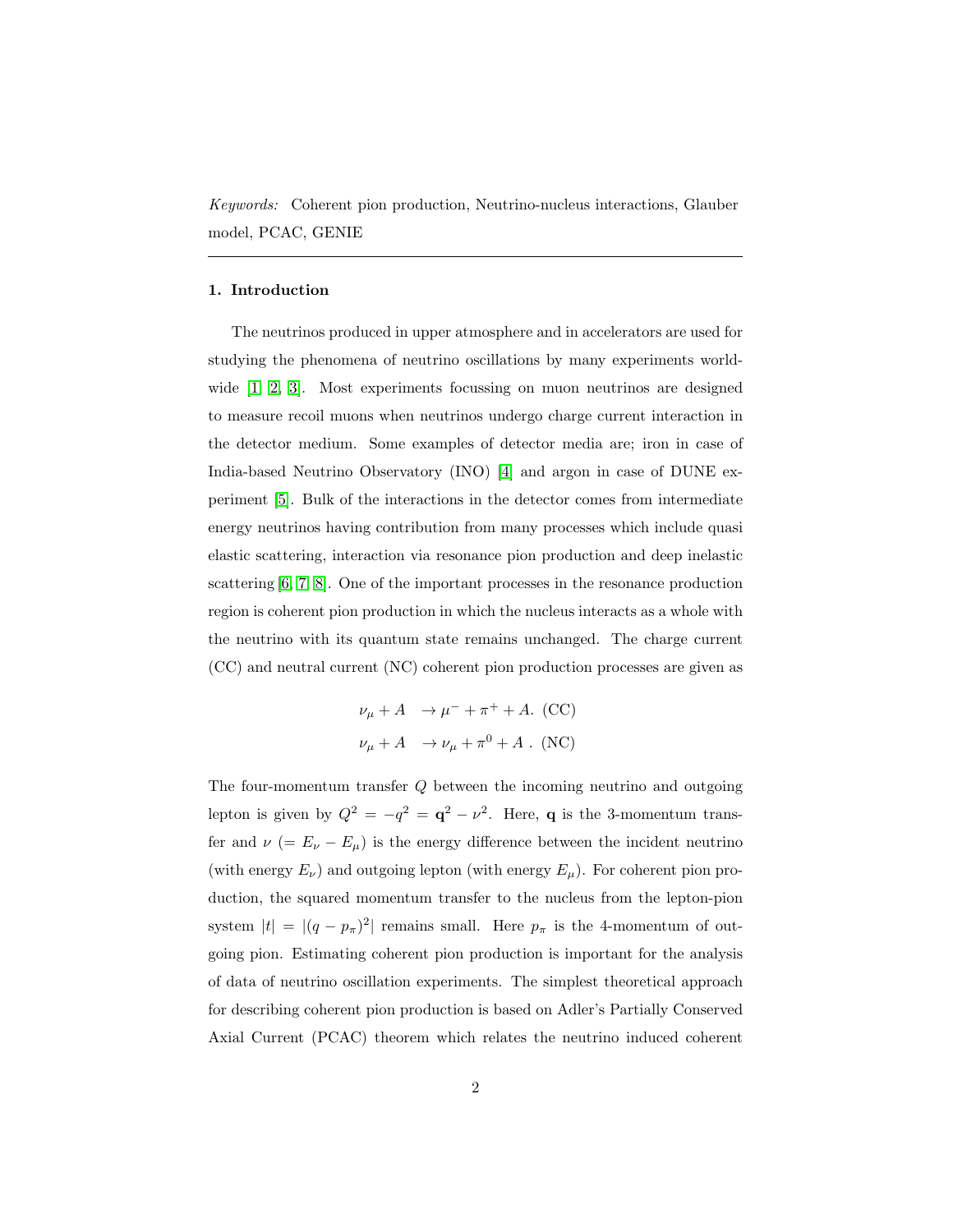pion production to the pion-nucleus elastic scattering [\[9,](#page-23-8) [10,](#page-23-9) [11,](#page-23-10) [12,](#page-23-11) [13,](#page-23-12) [14\]](#page-23-13). The PCAC model has been successful in describing coherent pion production at high energy [\[9\]](#page-23-8). Work with the same assumption has been used at low energy in Ref. [\[12\]](#page-23-11). There are several microscopic models as well for coherent scattering e.g. in Refs. [\[15,](#page-23-14) [16,](#page-23-15) [17,](#page-24-0) [18\]](#page-24-1). The GENIE (Generates Events for Neutrino Interaction Experiments) [\[19\]](#page-24-2) uses PCAC theorem with Rein-Sehgal model [\[9\]](#page-23-8) for the coherent neutrino-nucleus scattering which results in the production of forward going pions in both charge current and neutral current interactions.

To obtain the elastic pion-nucleus scattering cross section, the Berger-Sehgal (BS) model [\[13\]](#page-23-12) is used in literature which basically follows Rein-Sehgal (RS) method [\[9\]](#page-23-8) with some improvement in the way parametrizations are done for elementary cross sections. In this model, the elastic scattering pion nucleus cross section is obtained from measured total and elastic pion nucleon cross sections. Further an exponential function is assumed for t dependence of elastic scattering cross section and attenuation of pion is made dependent on nuclear size. GENIE uses RS model and its difference with BS calculations can arise due to input elementary cross sections and other input parameters. The work presented in Ref. [\[20\]](#page-24-3) calculates the pion-nucleus elastic scattering cross section using the Glauber model in terms of measured nuclear densities and measured pion nucleon cross sections. In view of the recent data at various energies we aim to revisit this model and improve the treatment of input parameters namely total pion nucleon cross sections,  $\alpha_{\pi N}$  (the ratio of real to imaginary part of forward scattering amplitude) and nuclear density function parameters. The parametrizations of the total pion nucleon cross sections have been done and presented using the latest data. The values of  $\alpha_{\pi N}$  obtained with the elementary scattering amplitudes may change when one applies the formalism to nuclear targets and are typically around one [\[38\]](#page-25-0). In view of this, we use the pion nucleus elastic scattering differential cross section data available for few incident energies of pions on a broad range of nuclear targets to obtain  $\alpha_{\pi N}$ . We also compare with the Berger-Sehgal model which gives reasonable description of elastic scattering differential cross section at lower scattering angles only. Re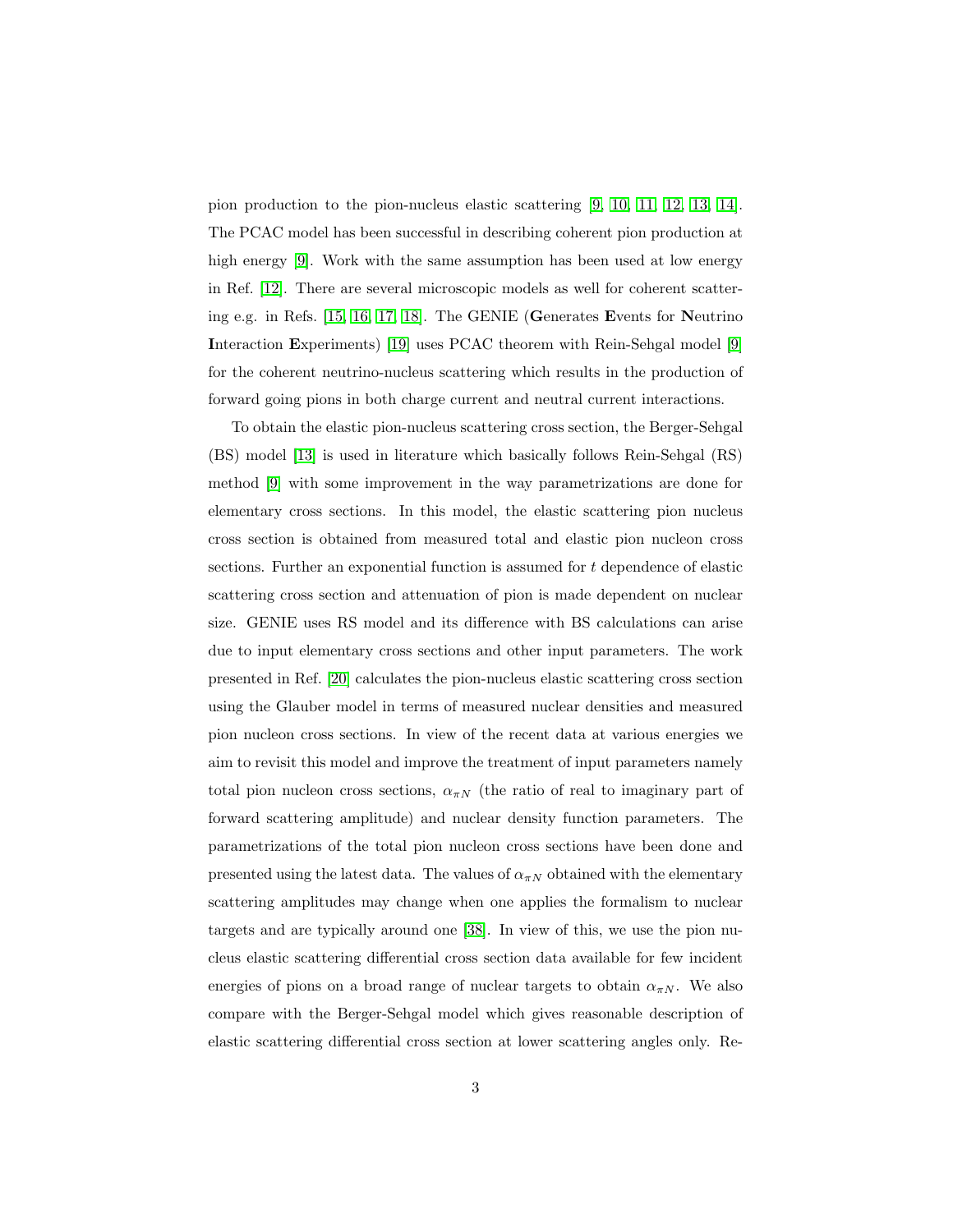cently, charge and neutral current coherent pion production has been measured for several nuclei by many experiments such as MINER $\nu$ A [\[21,](#page-24-4) [22\]](#page-24-5), CHARM-II [\[23\]](#page-24-6), Aachen-Padova [\[24\]](#page-24-7), Gargamelle [\[25\]](#page-24-8), CHARM [\[26\]](#page-24-9), SKAT [\[27\]](#page-24-10), NO-MAD [\[28\]](#page-24-11), 15'B.C. [\[29\]](#page-24-12), SciBooNE [\[30\]](#page-24-13), MINOS [\[31\]](#page-25-1), NOνA [\[32\]](#page-25-2), K2K [\[33\]](#page-25-3), T2K[\[34,](#page-25-4) [35\]](#page-25-5) and MiniBooNE [\[36\]](#page-25-6). The comparison of Glauber approach has been done with the calculations from Berger-Sehgal (BS) model and the GE-NIE package (version  $v3.00\text{-}06a$ ).

In this work, we calculate coherent pion production in neutrino-nucleus interactions in the resonance region using the PCAC based formalism. Pion-nucleus elastic scattering cross section is calculated with the Glauber model using pionnucleon cross section and  $\alpha_{\pi N}$ . The parametrizations of latest measured total pion nucleon cross section has been presented. We calculate the differential and integrated cross sections for charge and neutral current coherent pion production in neutrino (anti-neutrino)-nucleus scattering for a range of nuclear targets: lithium, carbon, hydrocarbon, scintillator, oxygen, silicon, argon, iron, and lead using the model with fixed parameters. The results of these cross section calculations are compared with the measured data, BS model and GENIE package.

#### 2. The formulation of the model

The differential cross section for the charge current coherent pion production scattering process [\[10,](#page-23-9) [13\]](#page-23-12) is

<span id="page-3-1"></span>
$$
\frac{d\sigma^{CC}}{dQ^2d\nu d|t} = \frac{G_F^2 \cos^2 \theta_C f_\pi^2}{2\pi^2} \frac{uv}{|\mathbf{q}|} \left[ \left( G_A - \frac{1}{2} \frac{Q_m^2}{(Q^2 + m_\pi^2)} \right)^2 + \frac{\nu}{4E_\nu} (Q^2 - Q_m^2) \frac{Q_m^2}{(Q^2 + m_\pi^2)^2} \right] \times \frac{d\sigma(\pi A \to \pi A)}{d|t|} . \tag{1}
$$

For the neutral current, the above expression is modified as

<span id="page-3-0"></span>
$$
\frac{d\sigma^{NC}}{dQ^2d\nu d|t|} = \frac{G_F^2 f_\pi^2}{4\pi^2} \frac{G_A^2}{|\mathbf{q}|} u v \times \frac{d\sigma(\pi A \to \pi A)}{d|t|} . \tag{2}
$$

Here  $G_F$  (=1.16639 ×10<sup>-5</sup> GeV<sup>-2</sup>) is the Fermi coupling constant and  $\cos \theta_C$  (= 0.9725). The kinematic factors u and v are given by :  $u, v = (E_{\nu} + E_{\mu} \pm |\mathbf{q}|)/(2 E_{\nu})$ .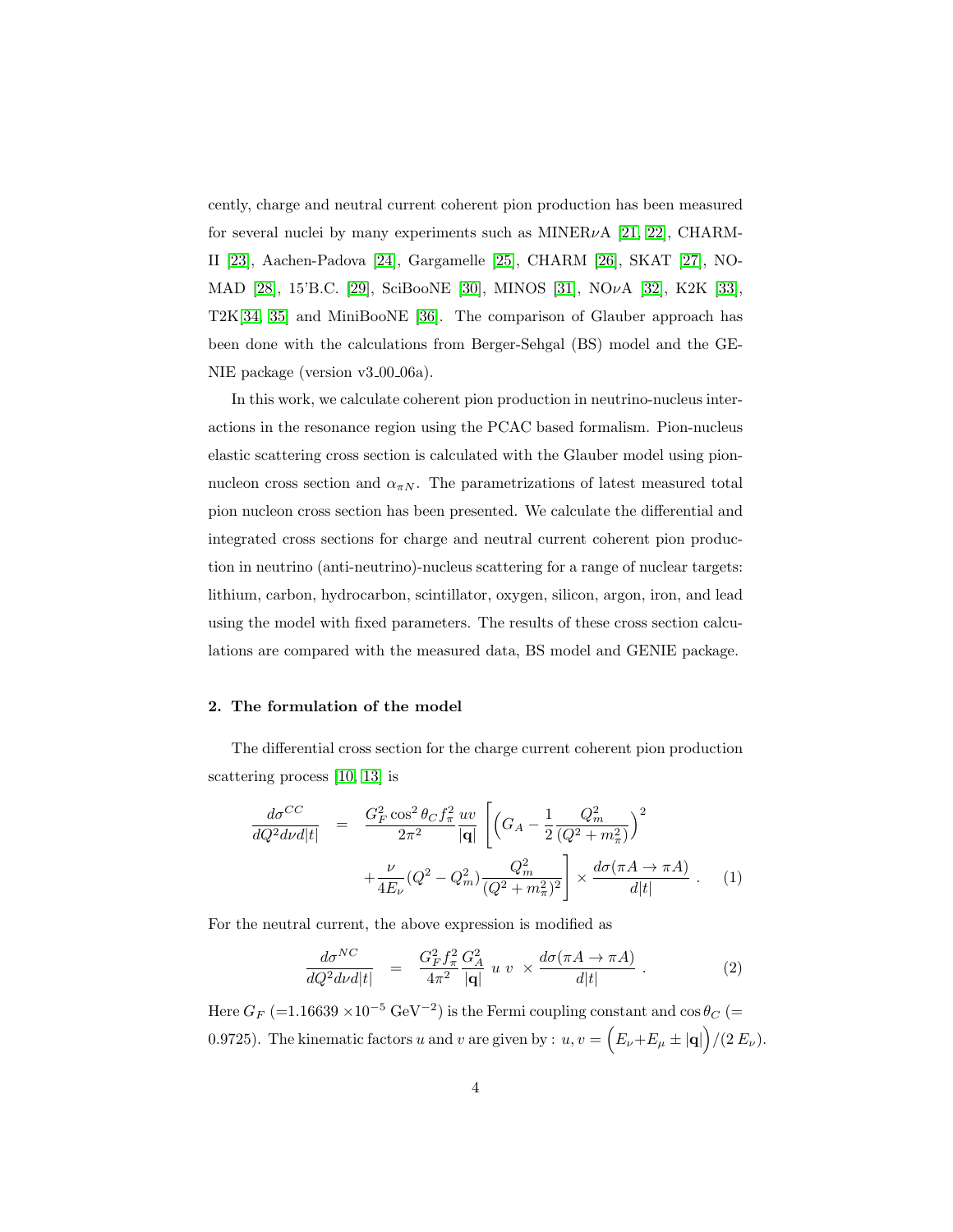The pion decay constant is  $f_{\pi}$  (= 0.93  $m_{\pi}$ ) and  $d\sigma(\pi A \to \pi A)/d|t|$  is the pionnucleus differential elastic cross section calculated assuming  $\nu$  as the total incident energy of pion in laboratory frame. The axial vector form factor can be defined as  $G_A = m_A^2/(Q^2 + m_A^2)$  [\[13\]](#page-23-12) with the axial vector meson mass  $m_A$  (= 1.05 GeV/c<sup>2</sup>) [\[7\]](#page-23-6). The high energy approximation to the true minimal  $Q^2$  is given by  $Q_m^2 = m_l^2 \nu/(E_\nu - \nu)$ , where  $m_l$  is the mass of outgoing lepton which will be muon mass in case of CC. The expression for neutral current (NC) (Eq. [2\)](#page-3-0) is obtained from Eq. [1](#page-3-1) by putting  $m_l=0$ ,  $\theta_c=0$  and divide the right hand side of the Eq. [1](#page-3-1) by 2, because  $f_{\pi^0} = f_{\pi}/$ √ 2.

The kinematic limits are guided by the work in Ref. [\[12\]](#page-23-11). The upper limit of  $Q^2$  is taken as 1.0 GeV<sup>2</sup>. The  $\nu$  integration should be done in the range  $\max(\xi\sqrt{Q^2},\nu_{\min}) < \nu < \nu_{\max}$ . In the previous work [\[20\]](#page-24-3) the calculations were performed at two values of  $\xi$  (=1,2). In the present work, we include this variation as uncertainty in both Glauber and BS calculations.

## Pion-nucleus differential cross section

To obtain the elastic pion-nucleus scattering cross section, the Berger-Sehgal (BS) model [\[13\]](#page-23-12) is used in literature which basically follows Rein-Sehgal (RS) method [\[9\]](#page-23-8). In their model, the pion-nucleus elastic scattering cross section is obtained from measured total pion nucleon cross sections. Further an exponential function is assumed for  $t$  dependence and the attenuation of pions is made dependent on nuclear radius. We use scattering theory to obtain the pion-nucleus differential elastic cross section given as

$$
\frac{d\sigma_{el}}{d|t|} = \frac{\pi}{k^2} |f(t)|^2,\tag{3}
$$

where  $f(t)$  is given by

$$
f(t) = \frac{1}{2ik} \sum_{l=0}^{\infty} \left( 2l+1 \right) \left( S_l - 1 \right) P_l \left( \cos \theta \right). \tag{4}
$$

Here  $t = -4k^2 \sin^2 \theta/2$  and k is the momentum of pion and  $\theta$  is the scattering angle of pion in center of mass frame.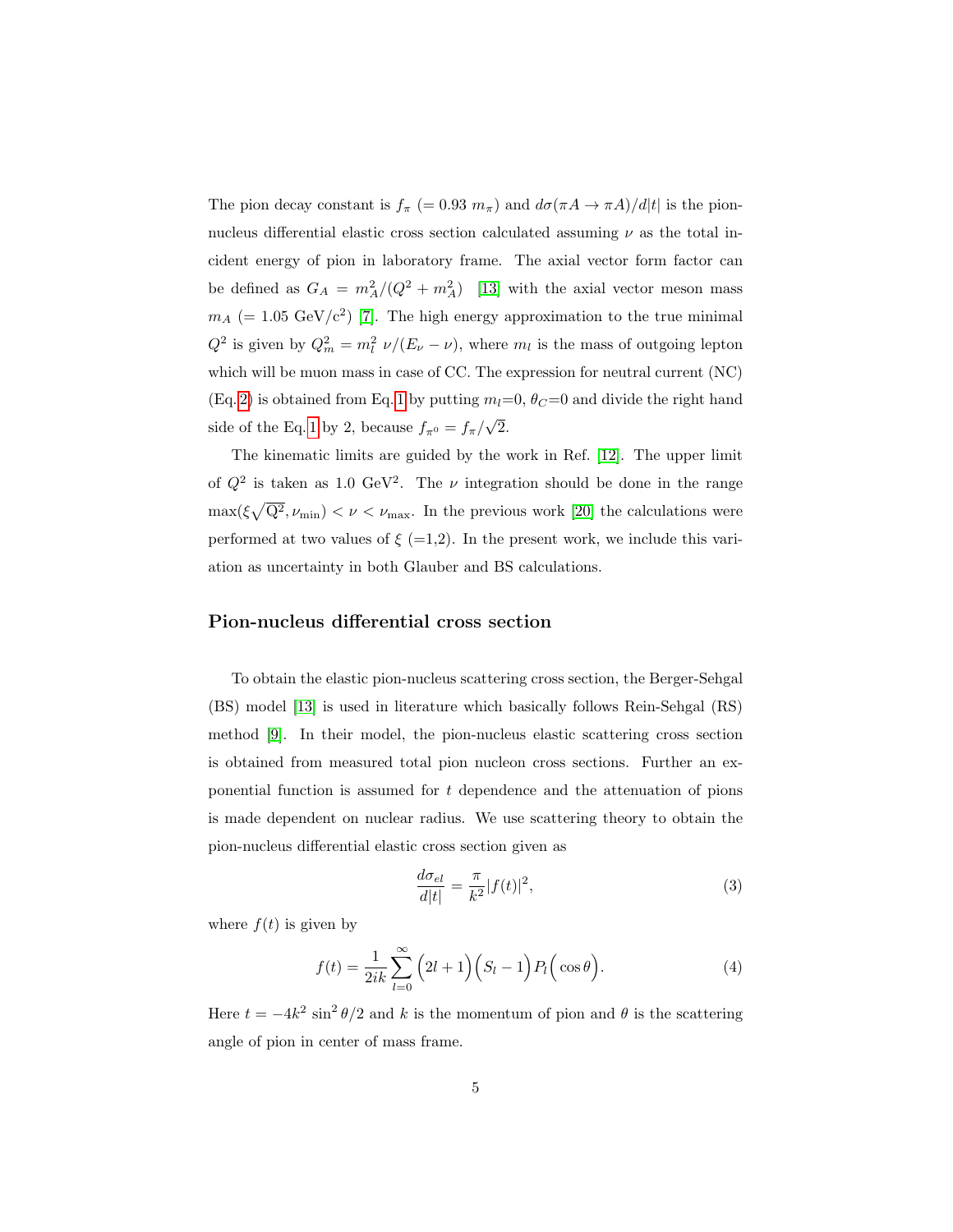We use the Glauber model to obtain the scattering matrix  $S_l$  in terms of pion-nucleus impact parameter b by [\[37\]](#page-25-7)

$$
S_l = \exp(i\chi(b)), \quad bk = \left(l + \frac{1}{2}\right),\tag{5}
$$

The Glauber phase shift  $\chi(b)$  is given by

$$
\chi(b) = \frac{1}{2}\sigma_{\pi N} \left(\alpha_{\pi N} + i\right) AT(b) \tag{6}
$$

Here  $\sigma_{\pi N}$  is the average total pion-nucleon cross section and  $\alpha_{\pi N}$  is the ratio of real to imaginary part of the  $\pi N$  forward scattering amplitude.  $T(b)$  is the overlap function obtained by the Glauber model, the full details of which are given in Ref. [\[20\]](#page-24-3). The pion-nucleon cross sections are taken from the Particle Data Group [\[3\]](#page-23-2).

Figure [1](#page-6-0) (a) and (b) show the measured total cross sections for  $\pi^+$ p and  $\pi$ <sup>-</sup>p collisions respectively as a function of pion momentum in laboratory frame. The data is fitted with Breit-Wigners and Regge function for pion momentum up to 4 GeV/c and a pure Regge function above 4 GeV/c. The Regge term above 4 GeV/c is given by  $25.06 - 15.16/\sqrt{p_{\pi}} + 41.07\sqrt{p_{\pi}}$  for  $\pi^+$ p case and  $24.73 - 6.91/\sqrt{p_{\pi}} + 37.37\sqrt{p_{\pi}}$  for  $\pi^-$  p case.

The values of  $\alpha_{\pi N}$  obtained with the elementary scattering amplitudes may change when one applies the formalism to nuclear targets and are typically around one [\[38\]](#page-25-0). In view of this, we use the pion nucleus elastic scattering data available for few incident energies of pions on a broad range of nuclear targets to obtain  $\alpha_{\pi N}$ .

Figure [2](#page-6-1) shows pion- ${}^{12}$ C elastic scattering differential cross section as function of pion scattering angle at three pion kinetic energies of 400 MeV, 500 MeV and 675.5 MeV scaled respectively by factors 1000, 10 and 0.1 [\[39,](#page-25-8) [40\]](#page-25-9). The blue bands are obtained using the Glauber model for  $\alpha_{\pi N} = 0.9$ -1.4 and dashed lines are the calculations of the Berger-Sehgal model [\[13\]](#page-23-12).

Figure [3](#page-7-0) shows pion-<sup>40</sup>Ca elastic scattering differential cross section as function of pion scattering angle at three pion kinetic energies of 400 MeV, 500 MeV and 675.5 MeV scaled respectively by factors 1000, 10 and 0.1 [\[39,](#page-25-8) [40\]](#page-25-9). The blue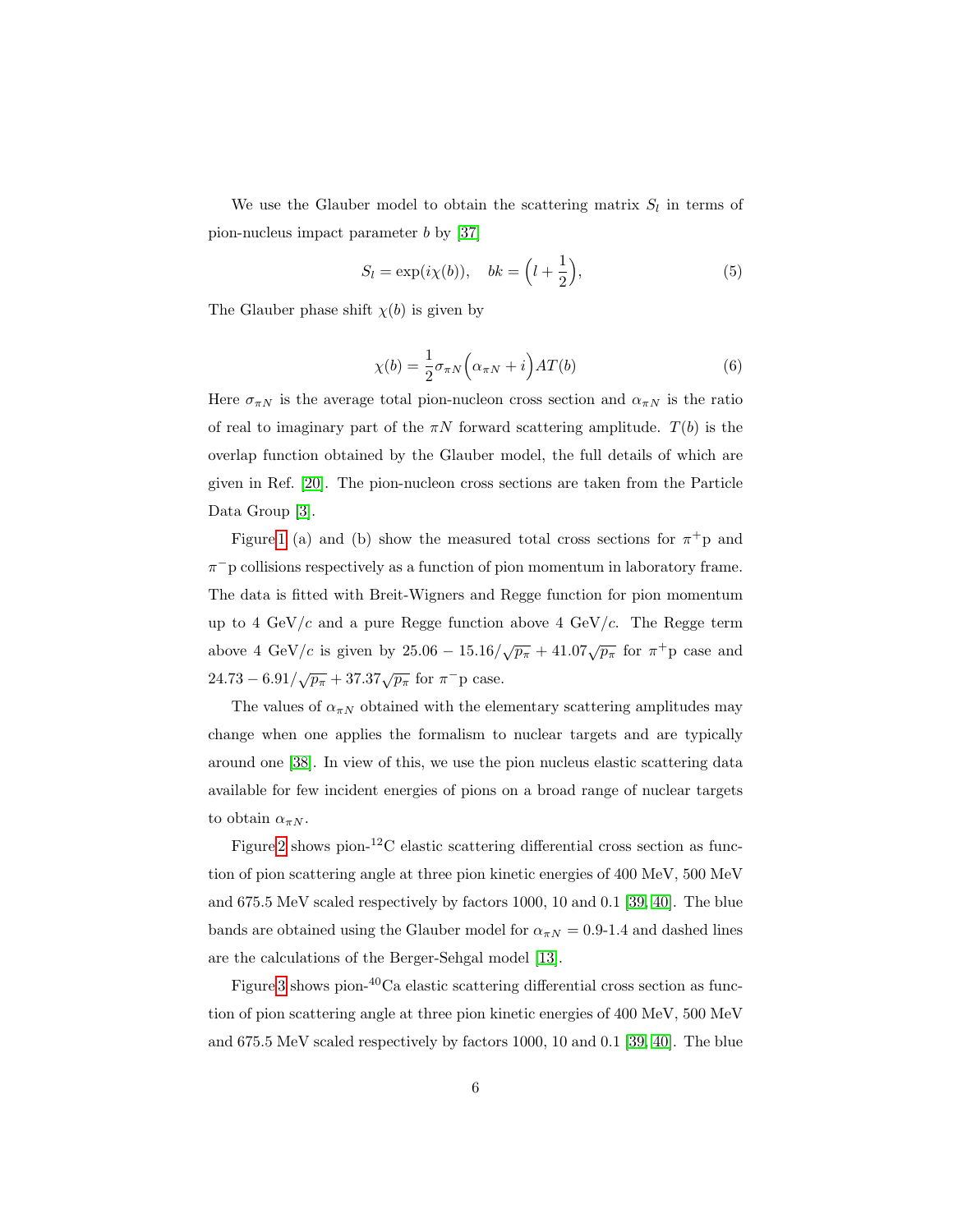

<span id="page-6-0"></span>Figure 1: Measured total cross sections for (a)  $\pi$ <sup>+</sup>p and (b)  $\pi$ <sup>-</sup>p collisions as a function of pion momentum along with the fit function.



<span id="page-6-1"></span>Figure 2: Pion-12C elastic scattering differential cross section as function of pion scattering angle at three pion kinetic energies of 400 MeV, 500 MeV and 675.5 MeV scaled respectively by factors 1000, 10 and 0.1 [\[39,](#page-25-8) [40\]](#page-25-9). The blue bands are obtained using the Glauber model for  $\alpha_{\pi N} = 0.9$ -1.4 and dashed lines are the calculations of the Berger-Sehgal (BS) model [\[13\]](#page-23-12).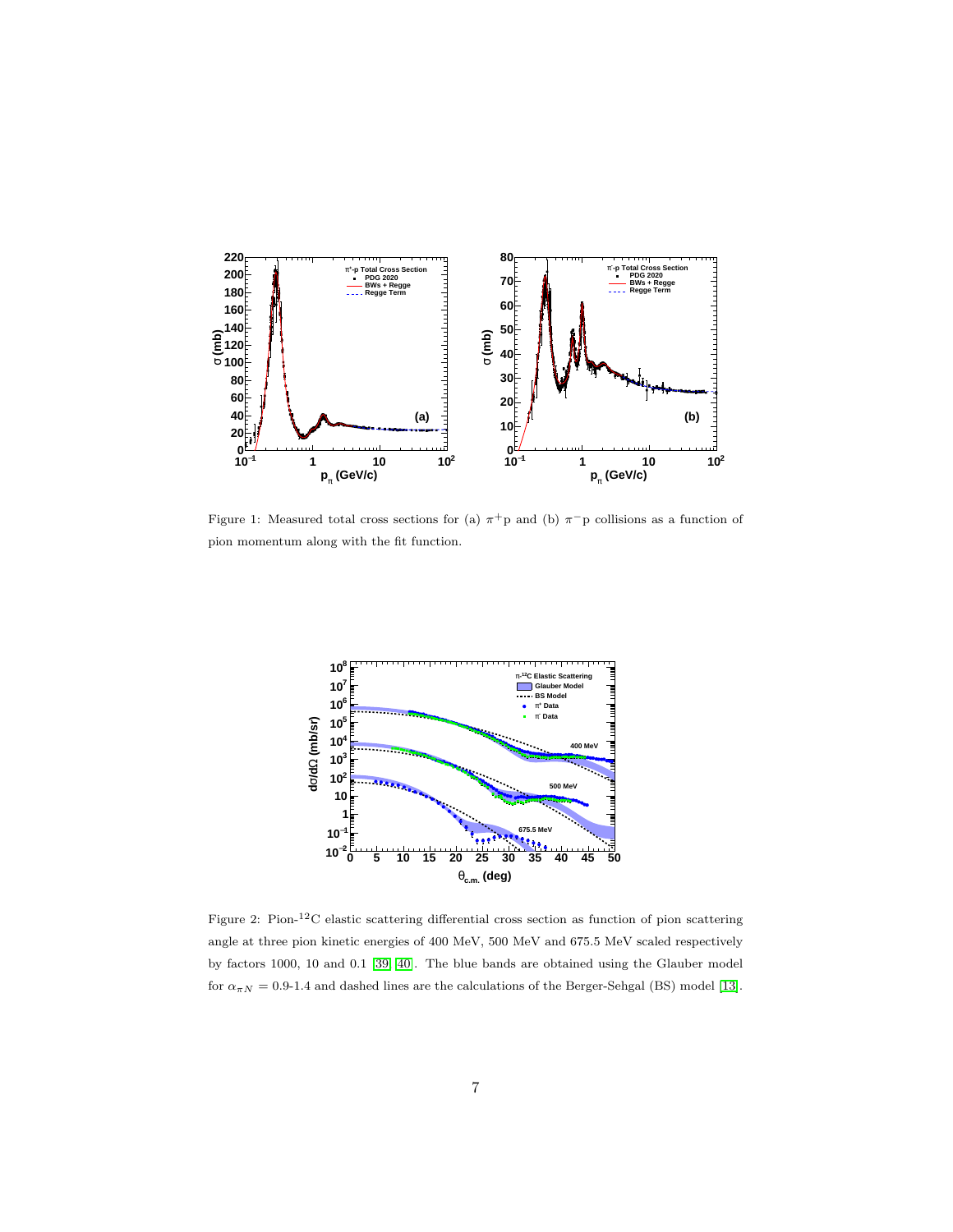

<span id="page-7-0"></span>Figure 3: Pion-40Ca elastic scattering differential cross section as function of pion scattering angle at three pion kinetic energies of 400 MeV, 500 MeV and 675.5 MeV scaled respectively by factors 1000, 10 and 0.1 [\[39,](#page-25-8) [40\]](#page-25-9). The blue bands are obtained using the Glauber model for  $\alpha_{\pi N} = 0.9$ -1.4 and dashed lines are the calculations of the Berger-Sehgal model [\[13\]](#page-23-12).



<span id="page-7-1"></span>Figure 4: Pion-208Pb elastic scattering differential cross section as function of pion scattering angle at three pion kinetic energies of 400 MeV, 500 MeV and 662.7 MeV scaled respectively by factors 1000, 10 and 0.1 [\[39,](#page-25-8) [40\]](#page-25-9). The blue bands are obtained using the Glauber model for  $\alpha_{\pi N} = 0.9$ -1.4 and dashed lines are the calculations of the Berger-Sehgal model [\[13\]](#page-23-12).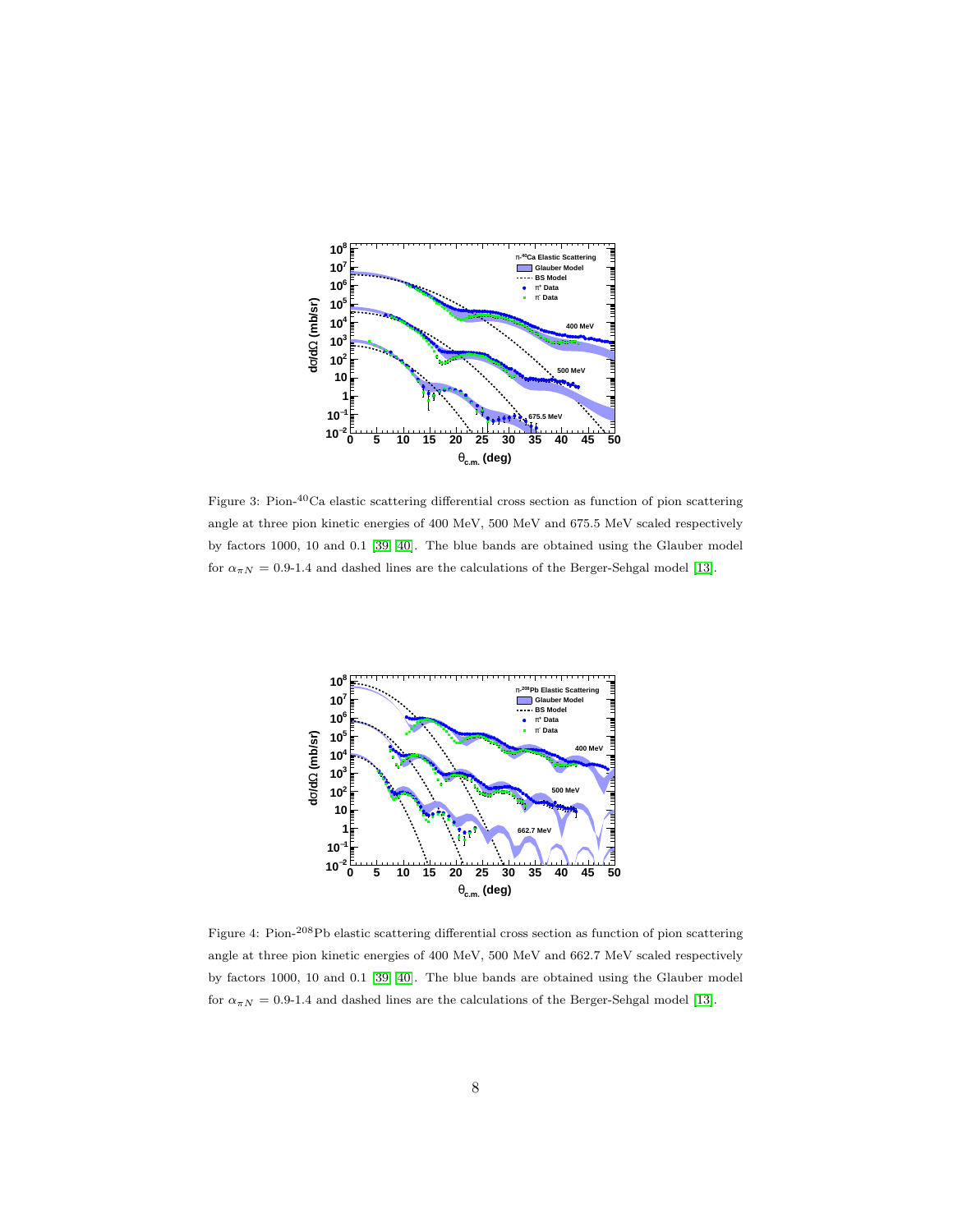bands are obtained using the Glauber model for  $\alpha_{\pi N} = 0.9$ -1.4 and dashed lines are the calculations of the Berger-Sehgal model [\[13\]](#page-23-12).

Figure [4](#page-7-1) shows pion-<sup>208</sup>Pb elastic scattering differential cross section as function of pion scattering angle at three pion kinetic energies of 400 MeV, 500 MeV and 662.7 MeV scaled respectively by factors 1000, 10 and 0.1 [\[39,](#page-25-8) [40\]](#page-25-9). The blue bands are obtained using the Glauber model for  $\alpha_{\pi N} = 0.9$ -1.4 and dashed lines are the calculations of the Berger-Sehgal model [\[13\]](#page-23-12).

It is shown that the values of  $\alpha_{\pi N}$  in the range 0.9 to 1.4 give a very good description of all the available data. We also compare the calculations with the Berger-Sehgal model which gives reasonable description at lower scattering angles only. These values of  $\alpha_{\pi N}$  are then used to calculate the band of pion production cross section in neutrino nucleus interactions.

The nuclear density function for lighter nuclei with nuclear mass upto  $^{16}O$ are taken as the harmonic oscillator type as given by

$$
\rho(r) = \rho_0 \left( 1 + \alpha \frac{r^2}{a^2} \right) \exp\left( -\frac{r^2}{a^2} \right), \quad \rho_0 = \frac{1}{(1 + 1.5\alpha)(\sqrt{\pi} a)^3} \ . \tag{7}
$$

where a and  $\alpha$  are given in Table [1.](#page-9-0) For light composite material <sup>13.8</sup>CH, we use harmonic oscillator type density with the value of  $a = 1.729$  fm (Same as that for <sup>14</sup>N) and  $\alpha$  = 1.024 calculated using formula given in Ref. [\[41\]](#page-25-10).

For nuclei heavier than  $^{16}O$ , the nuclear density function is taken as twoparameter Fermi (2pF) type function as given by

$$
\rho(r) = \frac{\rho_0}{1 + \exp(\frac{r - c}{d})}, \quad \rho_0 = \frac{3}{4\pi c^3 (1 + \frac{\pi^2 d^2}{c^2})}.
$$
\n(8)

Here  $d$  is the diffuseness and  $c$  is the half value radius in terms of rms radius  $R_{\rm rms}$  as  $c = \sqrt{(5R_{\rm rms}^2 - 7\pi^2 d^2)/3}$  using the given average mass number A. For the composite targets with  $A_{\text{eff}} > 16$ , the  $R_{\text{rms}}$  is calculated by  $R_{\text{rms}} =$  $0.891A^{1/3}(1+1.565A^{-2/3}-1.043A^{-4/3})$  [\[42\]](#page-25-11) with  $d=0.537$  fm. Table [1](#page-9-0) shows the nuclear density function parameters for Harmonic oscillator [\[41\]](#page-25-10) and 2pF [\[43\]](#page-25-12) for various nuclei used in the present work.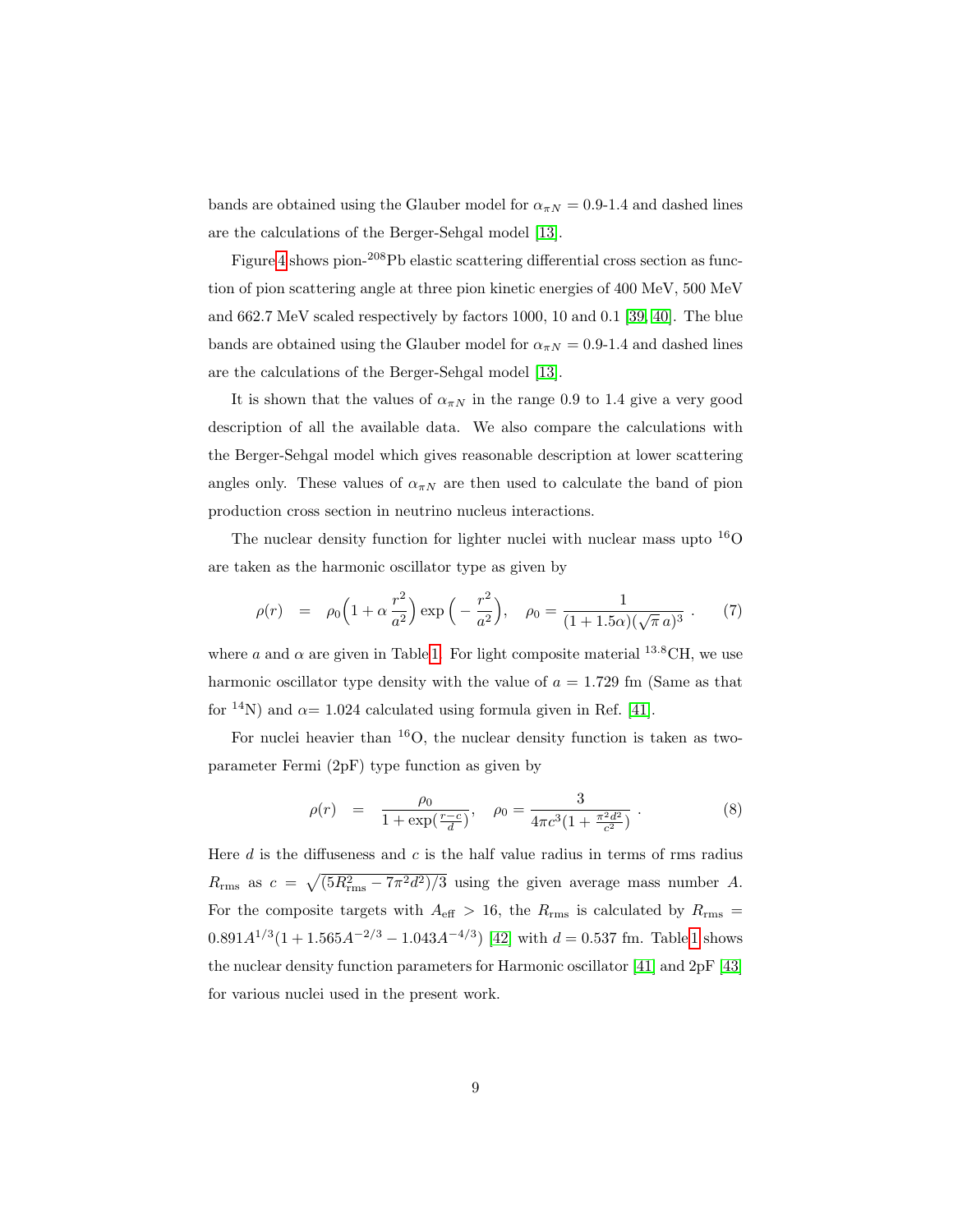| Nuclear density parameters |                  |          |                 |          |          |  |  |  |  |  |
|----------------------------|------------------|----------|-----------------|----------|----------|--|--|--|--|--|
| Harmonic oscillator        |                  |          | 2pF             |          |          |  |  |  |  |  |
| <b>Nucleus</b>             | $a \text{ (fm)}$ | $\alpha$ | <b>Nucleus</b>  | $c$ (fm) | $d$ (fm) |  |  |  |  |  |
| ${}^{7}$ Li                | 1.77             | 0.329    | $^{28}$ Si      | 3.14     | 0.537    |  |  |  |  |  |
| ${}^{12}C$                 | 1.687            | 1.029    | $40 \text{ Ar}$ | 3.53     | 0.542    |  |  |  |  |  |
| 16 <sub>O</sub>            | 1.805            | 1.446    | $^{56}$ Fe      | 4.106    | 0.519    |  |  |  |  |  |
|                            |                  |          | 207             | 6.62     | 0.546    |  |  |  |  |  |

<span id="page-9-0"></span>Table 1: Nuclear density function parameters for Harmonic oscillator [\[41\]](#page-25-10) and 2pF [\[43\]](#page-25-12) density functions for various nuclei.

#### 3. Results and discussions

In this section, we present the results of cross sections calculated using Eq. [1](#page-3-1) for both neutrino and anti-neutrino interactions with nucleus. The differential cross section corresponding to an experiment is obtained by averaging cross section over all energies weighted by the neutrino (anti-neutrino) energy spectrum for the experiment.

$$
\langle \frac{d\sigma}{dQ^2} \rangle = \frac{\int_{E_{\rm min}}^{E_{\rm max}} \frac{d\sigma}{dQ^2}(E) \phi(E) dE}{\int_{E_{\rm min}}^{E_{\rm max}} \phi(E) dE}.
$$
\n(9)

Figure [5](#page-10-0) (a) shows the differential cross section  $d\sigma/dQ^2$  (averaged over neutrino flux) for the charge current coherent pion production in neutrino-carbon interaction as a function of the square of four-momentum transfer  $Q^2$  and Figure [5](#page-10-0) (b) shows the same for anti-neutrino-carbon interaction using the Glauber model based present approach and BS approach. The band in the Glauber model corresponds to the maximum difference due to variation of both  $\alpha_{\pi N}$ (in range 0.9-1.4) and  $\xi$  (in range 1-2) while for BS model the band includes variation of  $\xi$  only. The calculations correspond to the average energy 4.5 GeV for neutrinos and 4 GeV for anti-neutrinos for the case of MINER $\nu$ A experiment [\[21\]](#page-24-4). The Glauber approach gives a better agreement (as compared to BS) with the data especially at high  $Q^2$ .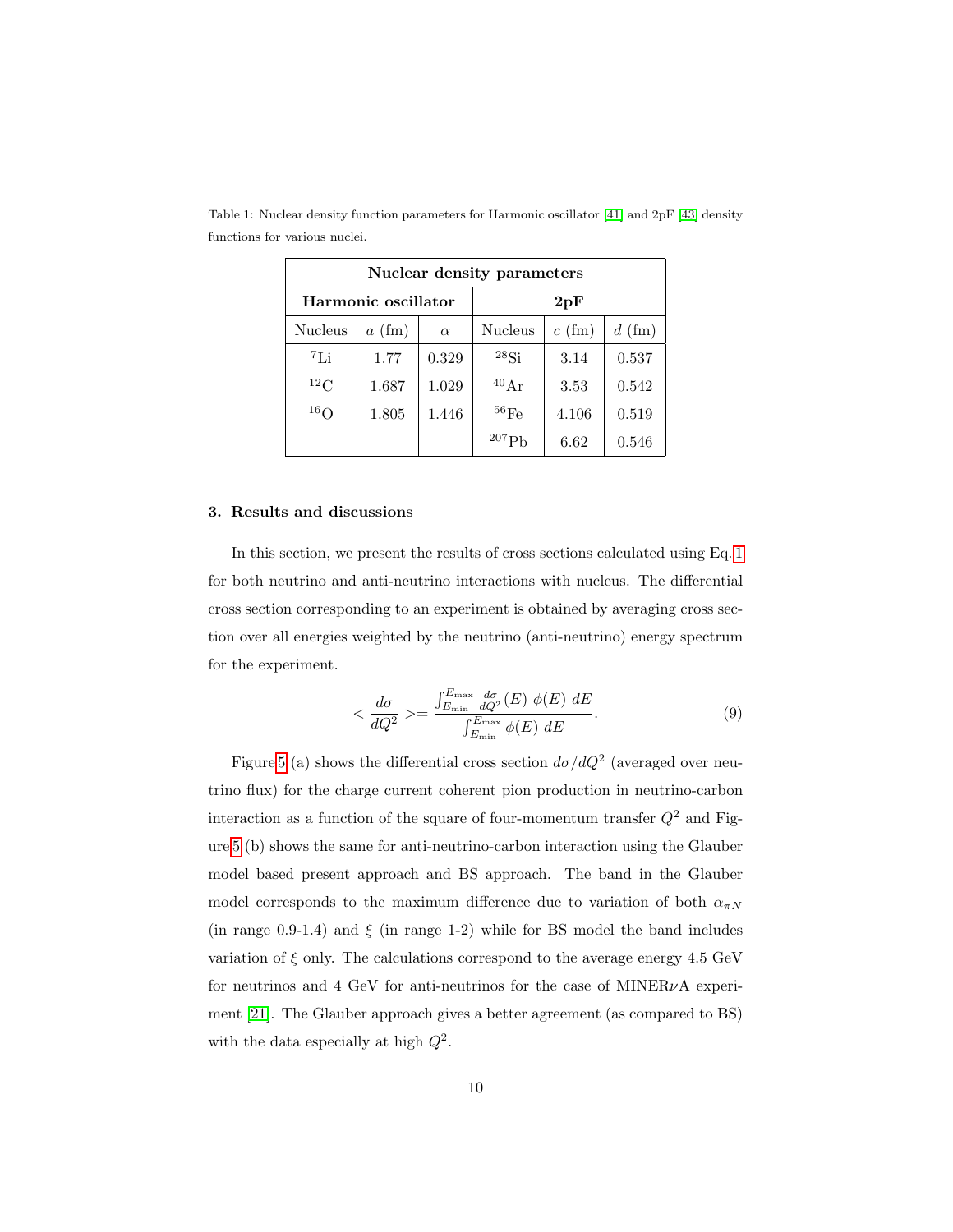

<span id="page-10-0"></span>Figure 5: Differential cross section  $d\sigma/dQ^2$  (averaged over neutrino and anti-neutrino flux) for the charge current coherent pion production in  $\nu_{\mu}$ −<sup>12</sup>C interaction as a function of the square of four-momentum transfer  $Q^2$  obtained using the Glauber model based present approach and BS approach for (a) neutrinos with  $\langle E_{\nu} \rangle = 4.5$  GeV and (b) anti-neutrinos with  $\langle E_{\bar{\nu}} \rangle$  $= 4$  GeV in comparison with MINER $\nu$ A data [\[21\]](#page-24-4).



<span id="page-10-1"></span>Figure 6: Total cross section  $\sigma$  for the charge current coherent pion production in  $\nu_\mu-^{12}$ C interaction as a function of neutrino energy  $E_{\nu}$  obtained using the Glauber model based present approach and BS approach for (a) neutrinos and (b) anti-neutrinos. The calculations are compared with the MINER $\nu$ A data [\[21\]](#page-24-4) and GENIE.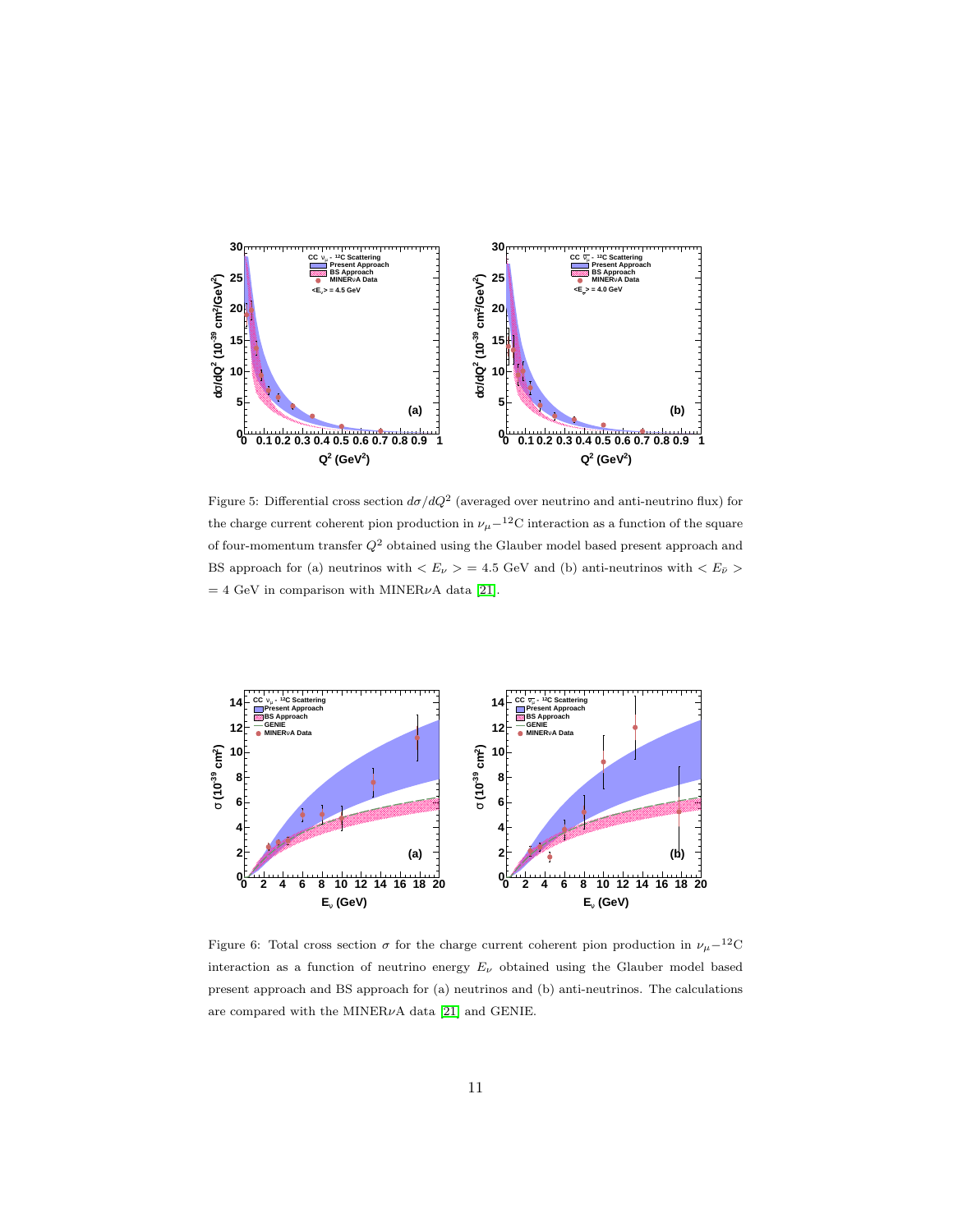Figure [6](#page-10-1) (a) shows the total cross section for the charge current coherent pion production in neutrino-carbon interaction as a function of neutrino energy and Figure [6](#page-10-1) (b) shows the same for anti-neutrino obtained using the Glauber model based present approach and BS approach. The band in the Glauber model corresponds to the maximum difference due to variation of both  $\alpha_{\pi N}$ (in range 0.9-1.4) and  $\xi$  (in range 1-2) while for BS model, the band includes variation of  $\xi$  only. The calculations are compared with the measured data of  $MINER\nu A experiment [21] and GENIE calculations. The present calculations$  $MINER\nu A experiment [21] and GENIE calculations. The present calculations$  $MINER\nu A experiment [21] and GENIE calculations. The present calculations$ and GENIE give a good description of the data at low energies while at high energies, the present calculation is in better agreement with data as compared to BS approach and GENIE.

The GENIE package uses Rein sehgal (RS) model. The BS model is actually RS model with improvement in the parametrization of the pion nucleon data. The difference between BS approach and GENIE can arise due to the differences between the treatment of pion nucleon data. We have shown the comparison between Berger Sehgal (BS) model and Glauber model in Figs. [2,](#page-6-1) [3](#page-7-0) and [4.](#page-7-1) The pion nucleus cross section goes as input in PCAC calculations and creates the differences amoung the neutrino nucleus cross section. The same parameters and input pion nucleon cross sections used for Glauber model are used in BS calculations here and thus the difference between the two is only due to method of the modeling. It looks that the BS model underestimates the pion nucleus cross section at higher energies. The Glauber model has assumptions which work better at higher collision energies.

Figure [7](#page-12-0) shows the total cross section for the charge current coherent pion production neutrino (anti-neutrino)-carbon interaction as a function of neutrino energy obtained using the Glauber model based present approach with  $\alpha_{\pi N}$  =1.1 and  $\xi$ =1. The calculations are done for four different values of axial mass parameter  $m_A$  and are compared with MINER $\nu$ A experimental data [\[21\]](#page-24-4). Different values of  $m_A$  make difference only at high energies where there are large uncertainties of the measurements. We have chosen  $m_A = 1.05 \text{ GeV}/c^2$  in all our calculations.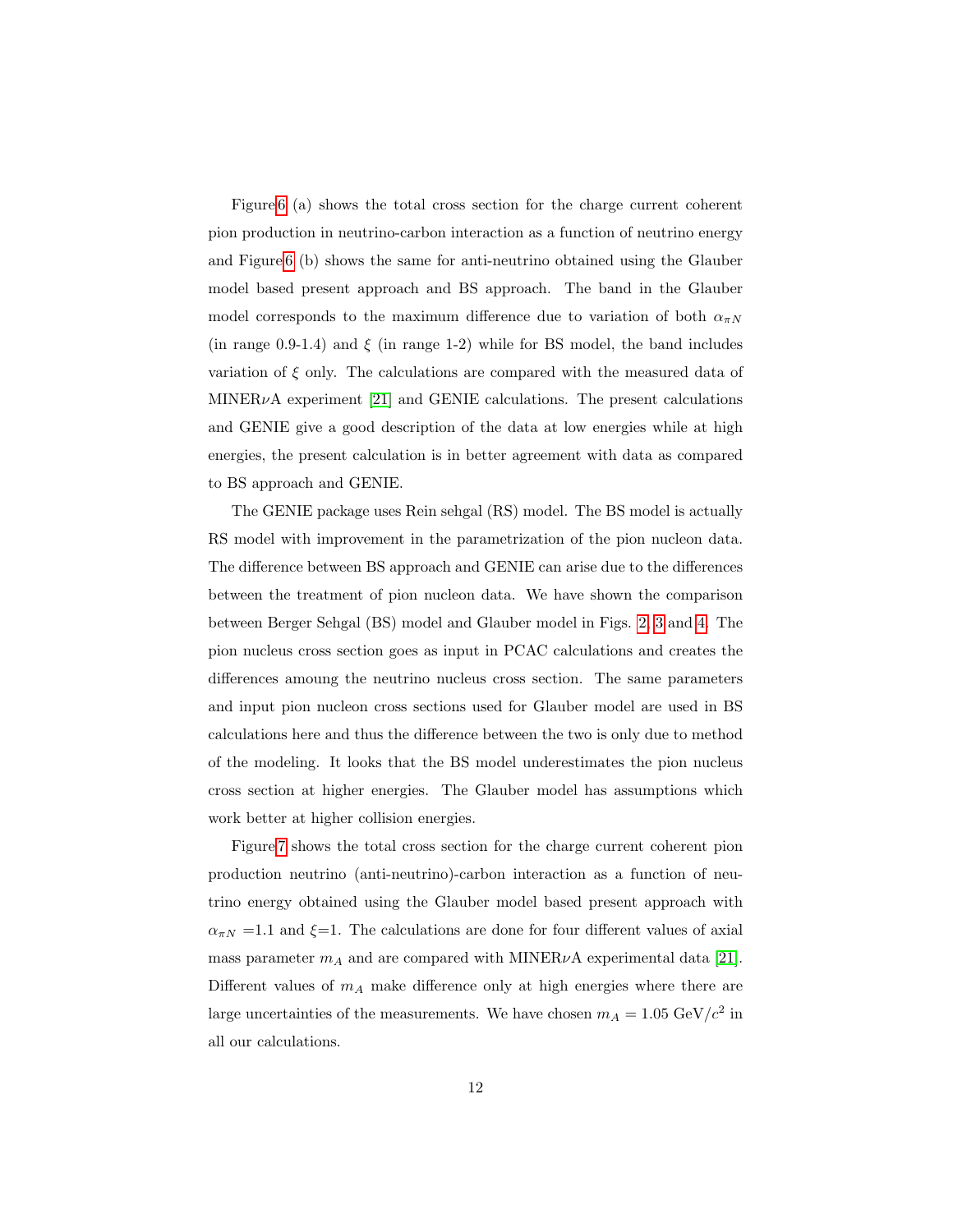

<span id="page-12-0"></span>Figure 7: Total cross section  $\sigma$  for the charge current coherent pion production in  $\nu_\mu$  or  $\bar{\nu_\mu}$ −<sup>12</sup>C interaction as a function of neutrino energy  $E_{\nu}$  obtained using our calculations ( $\alpha_{\pi N}$  =1.1 and  $\xi=1)$  for four different values of axial mass parameter<br>  $m_A$  in comparison with MINER $\nu\mathbf{A}$ experimental data [\[21\]](#page-24-4).



<span id="page-12-1"></span>Figure 8: Charge current coherent pion production in  $\nu_\mu-^{13.8}\text{CH}$  interaction obtained using the Glauber model based present approach and BS approach (a) Total cross section  $\sigma$  as a function of neutrino energy  $E_{\nu}$  compared with the preliminary MINER $\nu$ A data [\[22\]](#page-24-5) and GENIE and (b) Differential cross section (averaged over neutrino flux [\[22\]](#page-24-5)) as a function of the square of four-momentum transfer  $Q^2$  compared with the preliminary MINER $\nu$ A data [\[22\]](#page-24-5).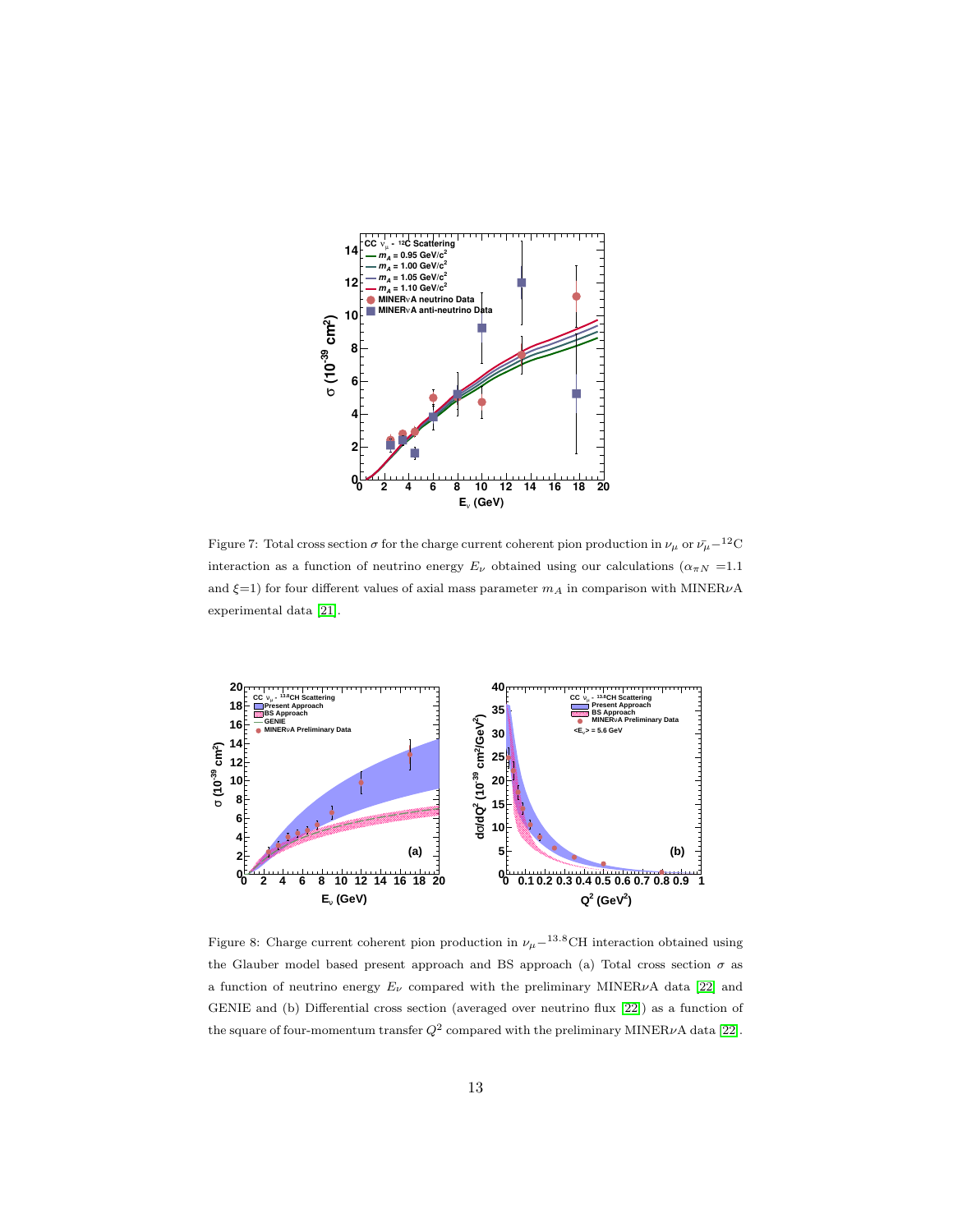

<span id="page-13-0"></span>Figure 9: Total cross section  $\sigma$  for the charge current coherent pion production in neutrino-20.1 Glass+Scintillator interaction as a function of neutrino energy  $E_{\nu}$  obtained using the Glauber model based present approach and BS approach for (a) neutrino and (b) anti-neutrino. The calculations are compared with the CHARM-II data [\[23\]](#page-24-6) and GENIE.

Figure [8](#page-12-1) (a) shows the total cross section for the charge current coherent pion production in neutrino-hydrocarbon interaction as a function of neutrino energy obtained using the Glauber model based present approach and BS approach compared with the preliminary data of  $MINER\nu A$  experiment [\[22\]](#page-24-5) and GENIE calculations. Figure [8](#page-12-1) (b) shows differential cross section (averaged over neutrino flux [\[22\]](#page-24-5)) as a function of the square of four-momentum transfer  $Q^2$ obtained using the Glauber model based present approach and BS approach compared with the preliminary data of MINER $\nu$ A experiment [\[22\]](#page-24-5). The present calculations and GENIE give good description of the total cross section data at low energies while at high energies our calculation is in better agreement with data as compared to GENIE and BS approach. The present calculations of the differential cross section match much better with the data over whole  $Q^2$  range as compared to BS approach. The cross section by GENIE shown in the figure is obtained by scaling their result on carbon with  $(13.8/12)^{\frac{2}{3}}$ .

Figure [9](#page-13-0) (a) shows the total cross section for the charge current coherent pion production in neutrino-glass+scintillator interaction as a function of neutrino energy obtained using the Glauber model based present approach and BS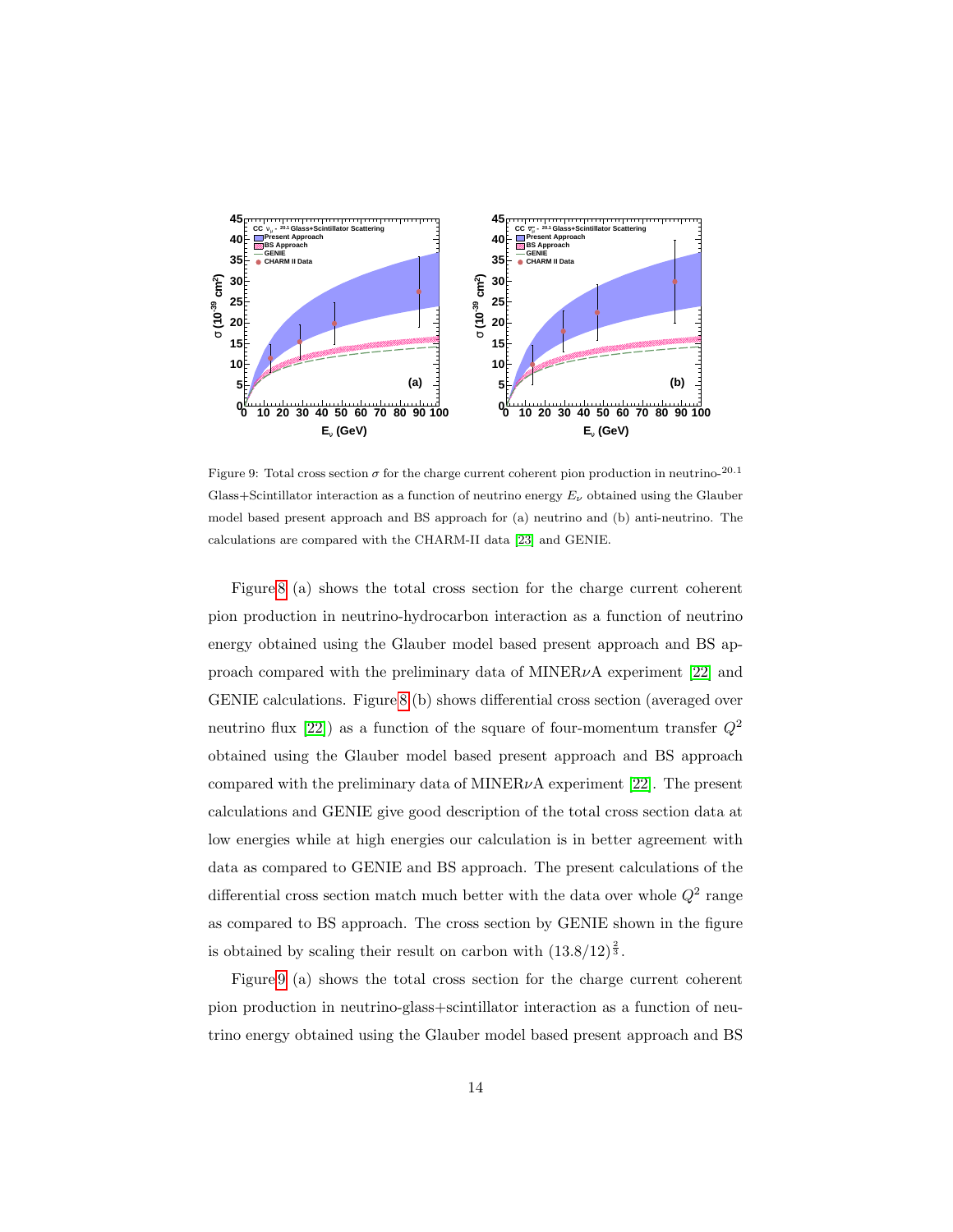

<span id="page-14-0"></span>Figure 10: Charge current coherent pion production in  $\nu_{\mu}$ −<sup>207</sup>Pb interaction obtained using the Glauber model based present approach and BS approach compared with the MINERνA data [\[22\]](#page-24-5) and GENIE. (a) Total cross section  $\sigma$  as a function of neutrino energy and (b) Differential cross section (averaged over neutrino flux) as a function of the square of fourmomentum transfer  $Q^2$  [\[22\]](#page-24-5) compared with the MINER $\nu$ A data [22].

approach. Figure [9](#page-13-0) (b) shows the same for anti-neutrino. The calculations are compared with the measured data of CHARM-II experiment [\[23\]](#page-24-6) and GENIE. The present calculations are in better agreement with data within experimental error as compared to GENIE and BS approach.

Figure [10](#page-14-0) (a) shows the total cross section for the charge current coherent pion production in neutrino-lead interaction as a function of neutrino energy obtained using the Glauber model based present approach and BS approach compared with the measured data of MINER $\nu$ A experiment [\[22\]](#page-24-5) and GENIE calculations. Figure [10](#page-14-0) (b) shows differential cross section (averaged over neutrino flux [\[22\]](#page-24-5)) as a function of the square of four-momentum transfer  $Q^2$  compared with the measured data of MINER $\nu$ A experiment [\[22\]](#page-24-5). The present calculations and GENIE give a good description of the total cross section at low energies while at high energies our calculation is in better agreement with data as compared to GENIE and BS model. The present calculations of the differential cross section match much better with the data over whole  $Q^2$  range as compared to BS approach.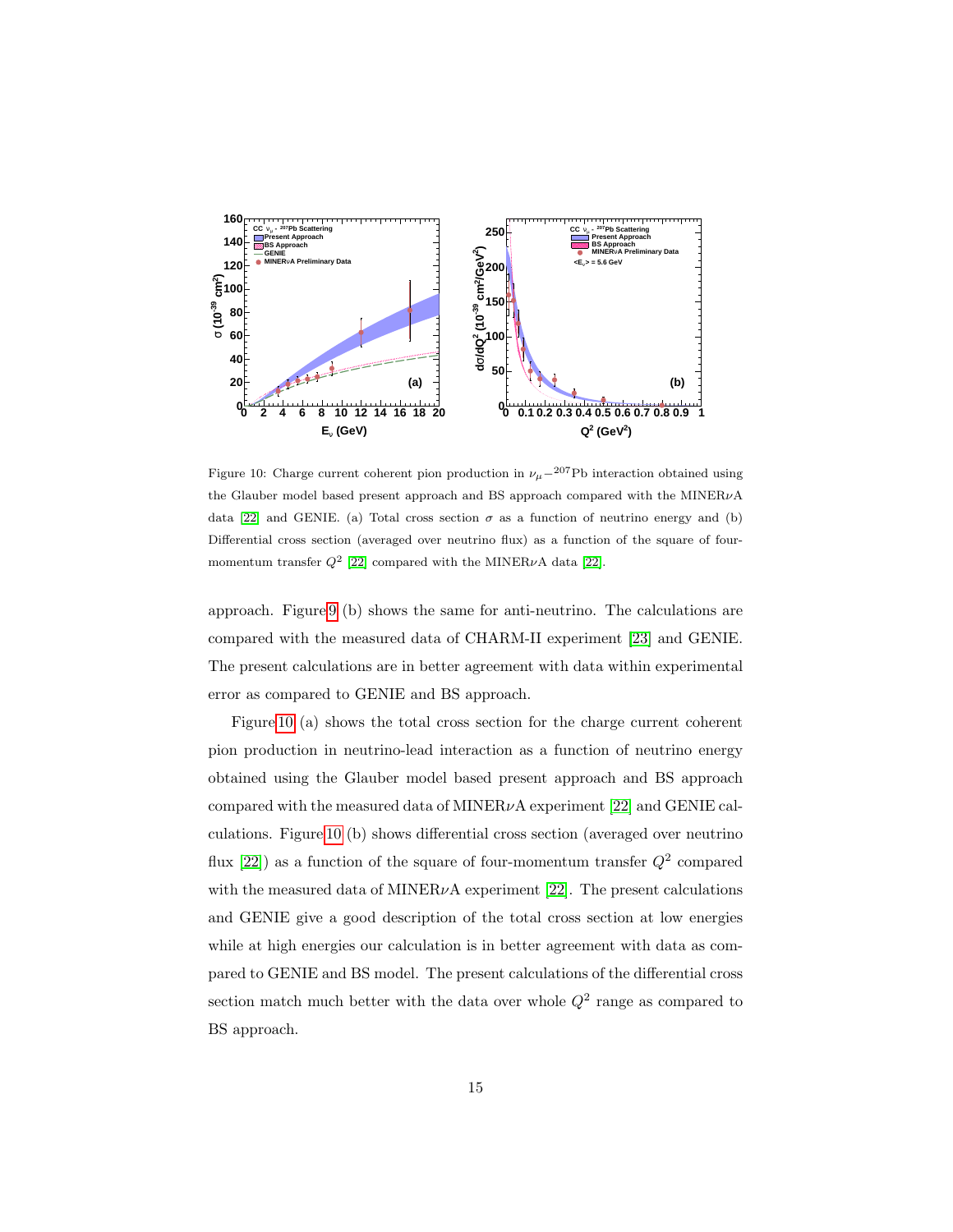

<span id="page-15-0"></span>Figure 11: Charge current coherent pion production in  $\nu_\mu-^{56}$ Fe interaction obtained using the Glauber model based present approach and BS approach (a) Total cross section  $\sigma$  as a function of neutrino energy are compared with  $MINER\nu A$  data [\[22\]](#page-24-5) and GENIE. (b) Differential cross section (averaged over neutrino flux) as a function of the square of four-momentum transfer  $Q^2$  are compared with the MINER<sub>v</sub>A data [\[22\]](#page-24-5).

Figure [11](#page-15-0) (a) shows the total cross section for the charge current coherent pion production in neutrino-iron interaction as a function of neutrino energy obtained using the Glauber model based present approach and BS approach compared with the data of MINER $\nu$ A experiment [\[22\]](#page-24-5) and GENIE. This result is relevant for INO as well. Figure [11](#page-15-0) (b) shows differential cross section (averaged over neutrino flux) as a function of the square of four-momentum transfer  $Q^2$  [\[22\]](#page-24-5) compared with the data of MINER $\nu$ A experiment [\[22\]](#page-24-5). The GENIE and BS give a good description of the data at lower energies while our calculations give reasonable description in the whole energy range.

Figure [12](#page-16-0) (a) shows the total cross section prediction for the neutral current coherent pion production in neutrino-iron interaction relevant for INO as a function of neutrino energy obtained using the Glauber model based present approach and BS approach. The calculations are compared with GENIE. Figure [12](#page-16-0)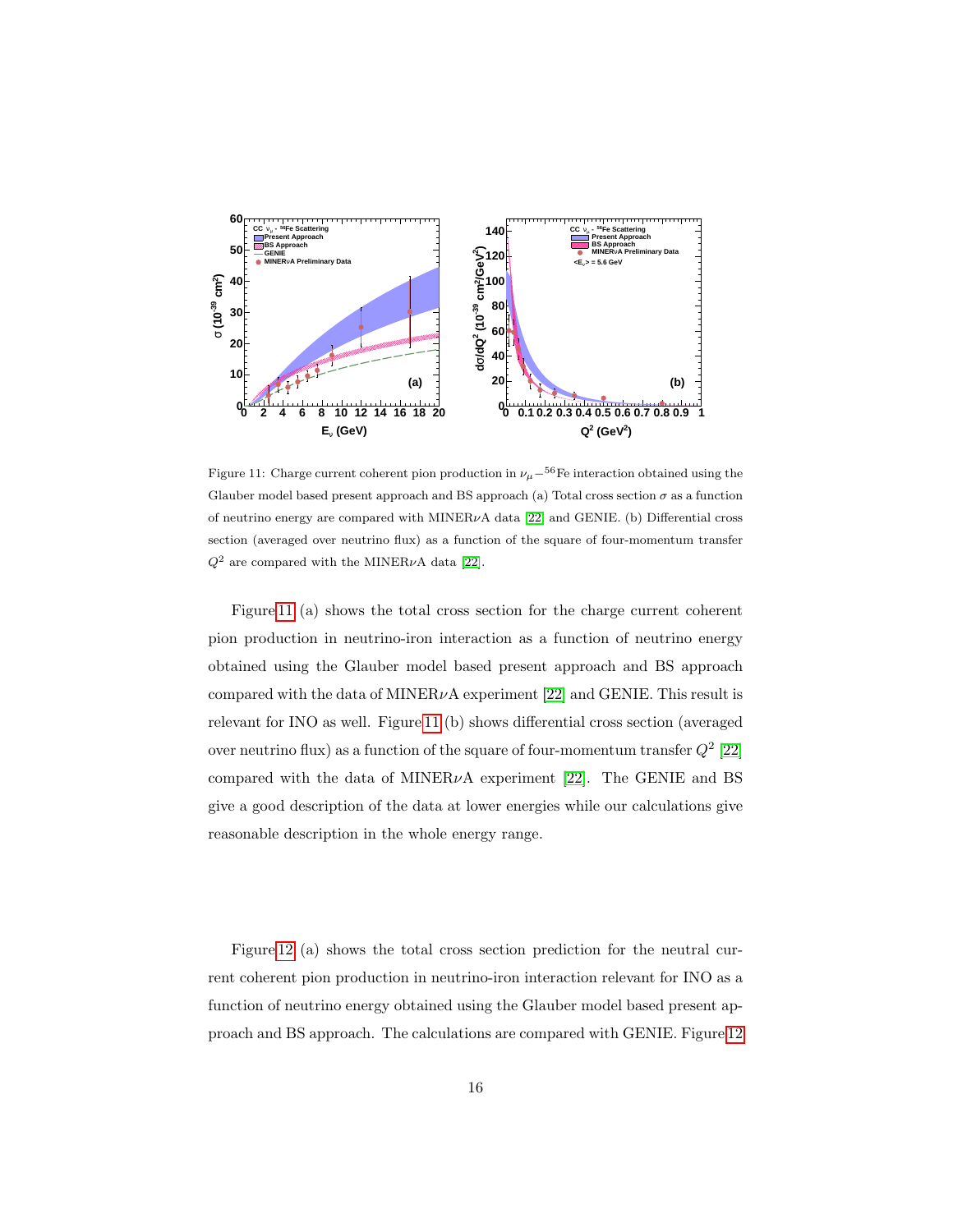

<span id="page-16-0"></span>Figure 12: Neutral current coherent pion production in  $\nu_\mu-^{56}$ Fe interaction obtained using the Glauber model based present approach and BS approach (a) Total cross section  $\sigma$  as a function of neutrino energy compared with GENIE and (b) Differential cross section (averaged over neutrino flux at INO-site [\[4\]](#page-23-3) for solar minimum [\[44\]](#page-25-13)) as a function of the square of fourmomentum transfer  $Q^2$ .



<span id="page-16-1"></span>Figure 13: Charge current coherent pion production in  $\nu_\mu-56$ Fe interaction obtained using the Glauber model based present approach and BS approach for differential cross section (averaged over neutrino flux at INO-site for solar minimum [\[44\]](#page-25-13)) as a function of the square of four-momentum transfer  $Q^2$ .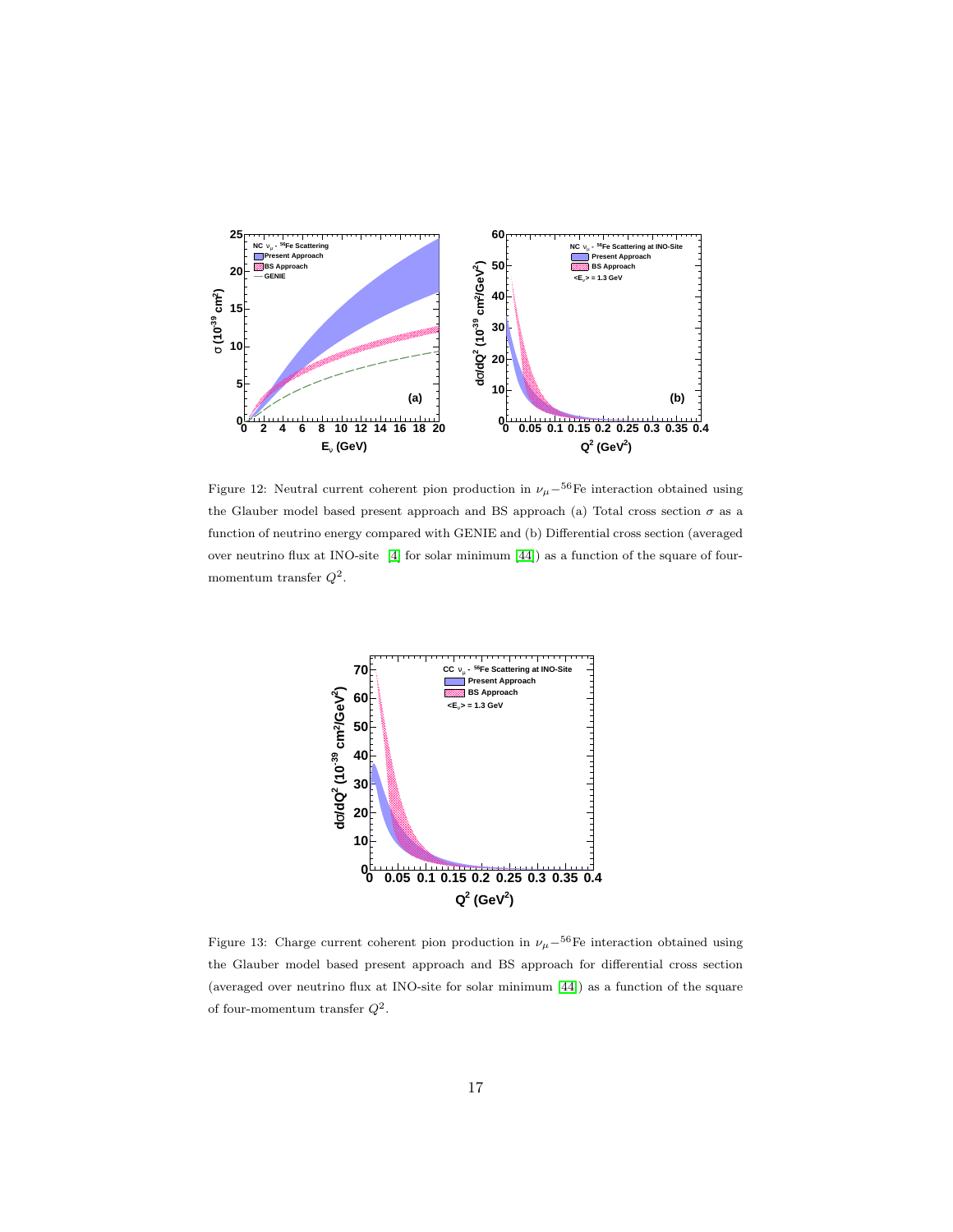

<span id="page-17-0"></span>Figure 14: Charge current coherent pion production in  $\nu_\mu-^{40}$ Ar interaction obtained using the Glauber model based present approach and BS approach (a) Total cross section predictions as a function of neutrino energy compared with GENIE (b) Differential cross section (averaged over neutrino flux corresponding to the DUNE experiment [\[5\]](#page-23-4)) as a function of the square of four-momentum transfer  $Q^2$ .

(b) shows differential cross section (averaged over neutrino flux at INO-site [\[4\]](#page-23-3) for solar minimum from 1 GeV to 20 GeV energy range [\[44\]](#page-25-13)) as a function of the square of four-momentum transfer  $Q^2$  calculated using Glauber based approach and BS approach.

Figure [13](#page-16-1) shows differential cross section for charge current coherent pion production in neutrino-iron interaction as a function of the square of fourmomentum transfer  $Q^2$  (averaged over neutrino flux at INO-site for solar minimum from 1 GeV to 20 GeV energy range [\[44\]](#page-25-13)) calculated using Glauber based approach and BS approach.

Figure [14](#page-17-0) (a) shows the total cross section for the charge current coherent pion production in neutrino-argon interaction as a function of neutrino energy obtained using the Glauber model based present approach and BS approach as prediction for the DUNE experiment. The calculations are compared with GENIE. Figure [14](#page-17-0) (b) shows differential cross section(averaged over neutrino flux corresponding to the DUNE experiment [\[5\]](#page-23-4)) as a function of the square of four-momentum transfer  $Q^2$  calculated using Glauber based approach and BS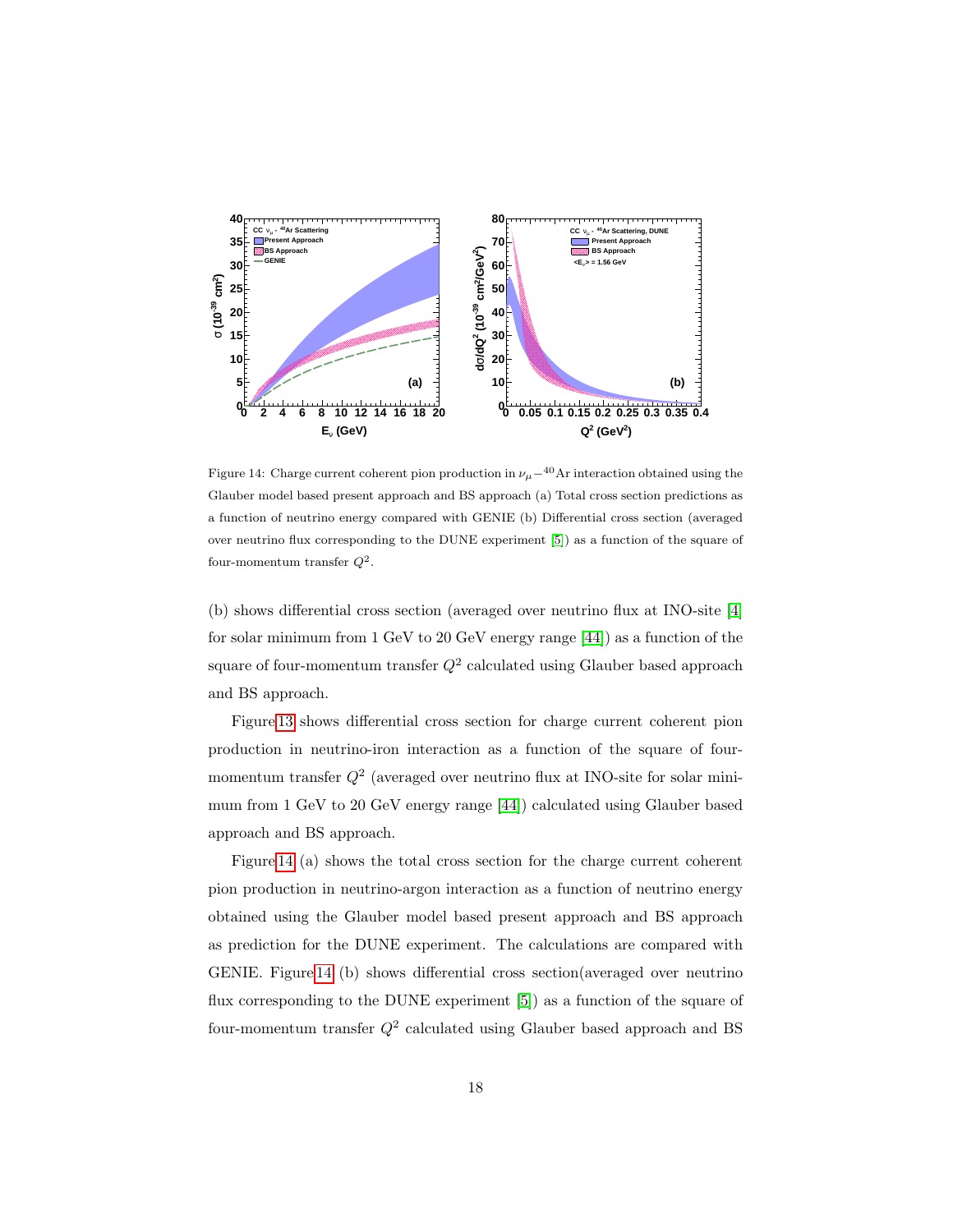

<span id="page-18-0"></span>Figure 15: Neutral current coherent pion production in  $\nu_\mu-40$ Ar interaction obtained using the Glauber model based present approach and BS approach (a) Total cross section  $\sigma$  as a function of neutrino energy are compared with GENIE (b) Differential cross section (averaged over neutrino flux corresponding to the DUNE experiment [\[5\]](#page-23-4)) as a function of the square of four-momentum transfer  $Q^2$ .

approach.

Figure [15](#page-18-0) (a) shows the total cross section for the neutral current coherent pion production in neutrino-argon interaction as a function of neutrino energy obtained using the Glauber model based present approach and BS approach as predictions for the DUNE experiment. The calculations are compared with GENIE. Figure [15](#page-18-0) (b) shows differential cross section (averaged over neutrino flux corresponding to the DUNE experiment [\[5\]](#page-23-4)) as a function of the square of four-momentum transfer  $Q^2$  calculated using the Glauber model based present approach and BS approach.

Figure [16](#page-19-0) shows the total cross section for the neutral current coherent pion production in neutrino-nucleus interaction as a function of target nucleus mass ( ${}^{7}$ Li,  ${}^{12}$ C,  ${}^{16}$ O,  ${}^{28}$ Si,  ${}^{40}$ Ar and  ${}^{56}$ Fe) obtained using the Glauber model based present approach. The calculations are compared with BS approach, GENIE and experiments: Aachen-Padova [\[24\]](#page-24-7), Gargamelle [\[25\]](#page-24-8), CHARM [\[26\]](#page-24-9), SKAT [\[27\]](#page-24-10), NOMAD [\[28\]](#page-24-11), 15'B.C. [\[29\]](#page-24-12) and SciBooNE [\[30\]](#page-24-13). The calculations give a very good description for several experimental data for a wide range of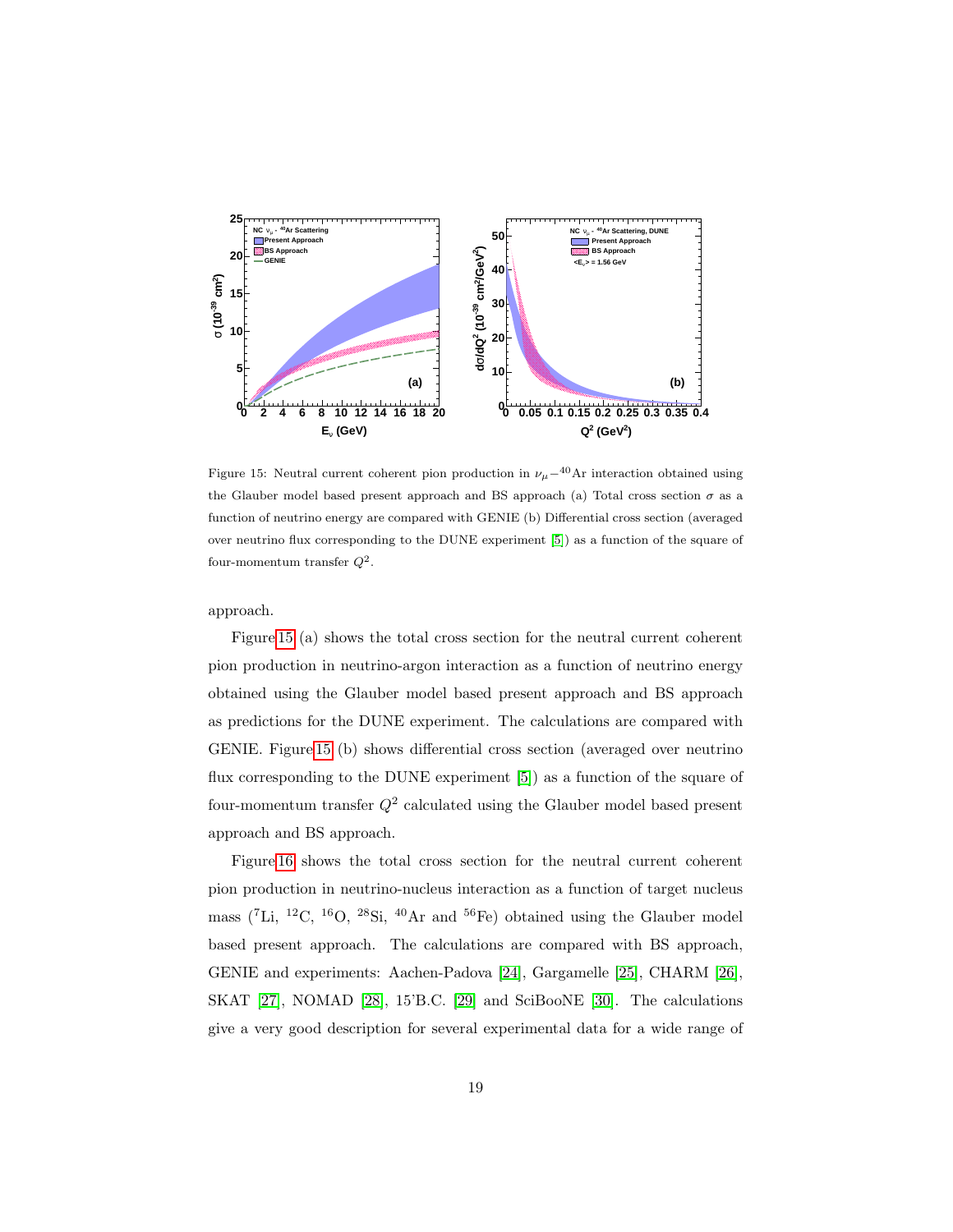

<span id="page-19-0"></span>Figure 16: Total cross section  $\sigma$  for the neutral current coherent pion production in  $\nu_{\mu}$ -nucleus interaction as a function of nuclear mass A at 4.9 GeV neutrino energy obtained using the Glauber model based present approach. The measurements of experiments are scaled to  $E_{\nu}$  = 4.9 GeV [\[31\]](#page-25-1) using the Berger-Sehgal [\[13\]](#page-23-12) approach. The results obtained using our calculations are compared with BS approach, GENIE and experiments: Aachen-Padova [\[24\]](#page-24-7), Gargamelle [\[25\]](#page-24-8), CHARM [\[26\]](#page-24-9), SKAT [\[27\]](#page-24-10), NOMAD [\[28\]](#page-24-11), 15'B.C. [\[29\]](#page-24-12) and SciBooNE [\[30\]](#page-24-13)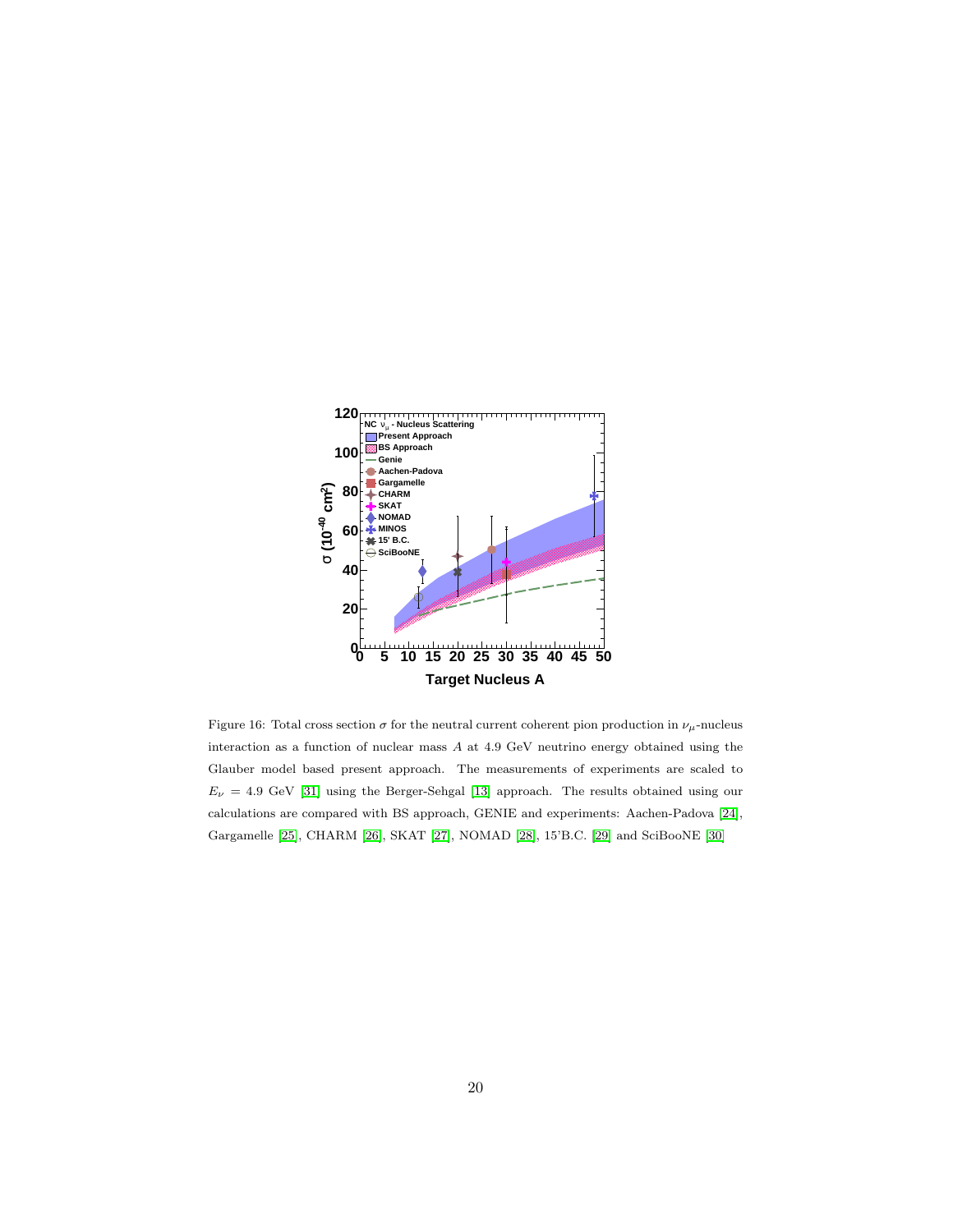

<span id="page-20-0"></span>Figure 17: Total cross section  $\sigma$  for the neutral current coherent pion production in  $\nu_{\mu}$ −<sup>12</sup>C interaction as a function of neutrino energy. The cross sections obtained using the Glauber model based present approach and BS approach are compared with GENIE and experiments: Aachen-Padova [\[24\]](#page-24-7), Gargamelle [\[25\]](#page-24-8), CHARM [\[26\]](#page-24-9), SKAT [\[27\]](#page-24-10), NOMAD [\[28\]](#page-24-11), MINOS [\[31\]](#page-25-1) and  $NO\nu A$  [\[32\]](#page-25-2). The cross section measurements of experiments with different nuclei of mass number A are scaled to carbon [\[31\]](#page-25-1) using  $(12/A)^{\frac{2}{3}}$ .

targets and are much better than GENIE. The measurements of experiments are scaled to  $E_{\nu} = 4.9$  GeV [\[31\]](#page-25-1) using the Berger-Sehgal [\[13\]](#page-23-12) approach.

Figure [17](#page-20-0) shows the total cross section for the neutral current coherent pion production in neutrino-carbon interaction as a function of neutrino energy obtained using the Glauber model based present approach and BS approach. The calculations are compared with GENIE and experiments: Aachen-Padova [\[24\]](#page-24-7), Gargamelle [\[25\]](#page-24-8), CHARM [\[26\]](#page-24-9), SKAT [\[27\]](#page-24-10), NOMAD [\[28\]](#page-24-11), MINOS [\[31\]](#page-25-1) and  $NO\nu A$  [\[32\]](#page-25-2). The Glauber based calculations give a very good description for experimental data in a wide range of energy. GENIE and BS approach give a good description of data only at low neutrino energies. The cross section measurements of experiments with different nuclei of mass number A are scaled to carbon [\[31\]](#page-25-1) using  $(12/A)^{\frac{2}{3}}$ .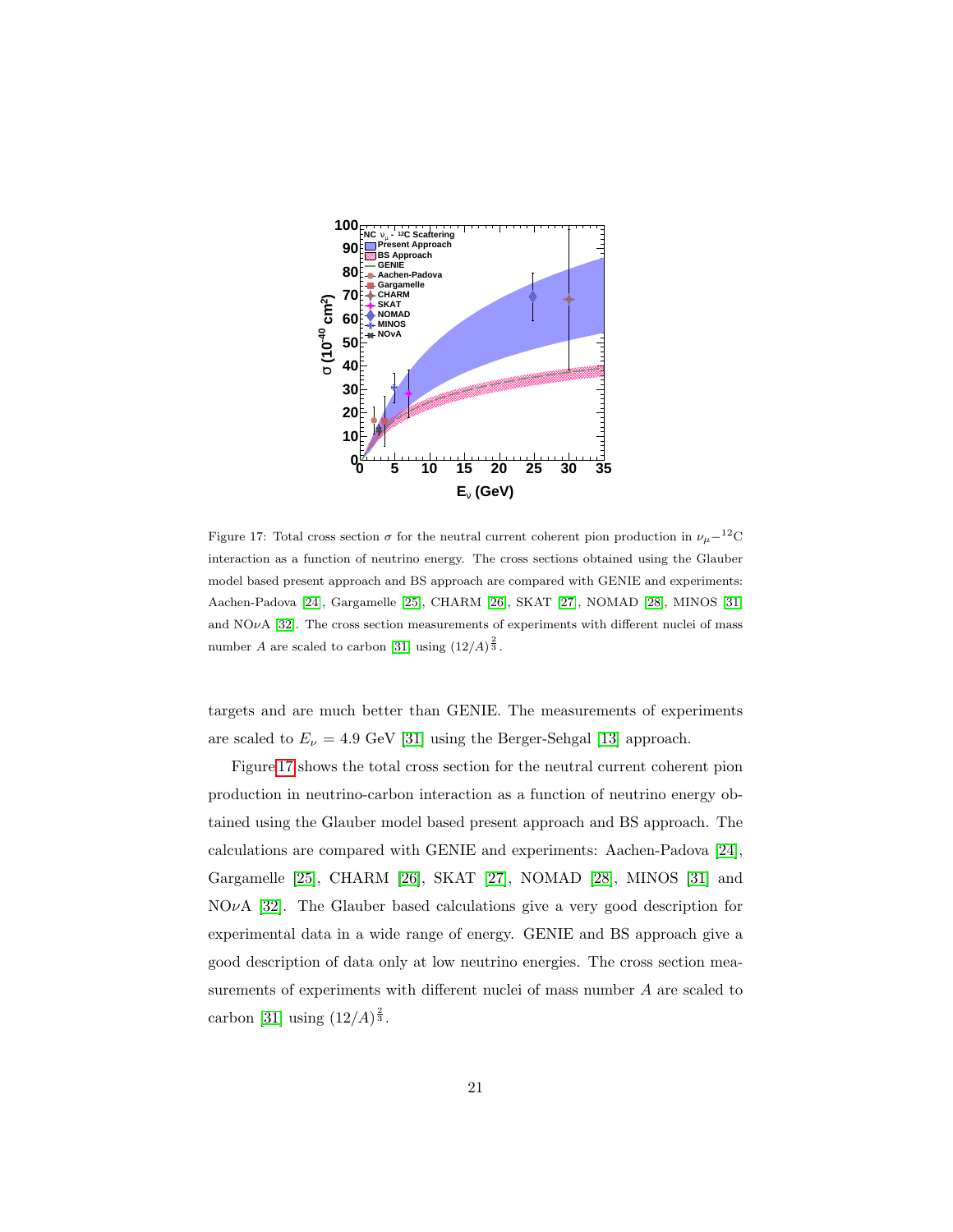| Exps.                 | $\langle A \rangle$ | Current,        | $\langle E \rangle$ | $\sigma$ (10 <sup>-39</sup> cm <sup>2</sup> ) |             |                 |
|-----------------------|---------------------|-----------------|---------------------|-----------------------------------------------|-------------|-----------------|
|                       |                     | particle        | GeV                 | Glauber                                       | BS          | Exp.            |
| <b>SKAT</b> [27]      | 30                  | $CC, \nu$       |                     | 8.8-13.3                                      | $7.7 - 9.2$ | $10.6 \pm 1.6$  |
| <b>SKAT</b> [27]      | 30                  | $CC, \bar{\nu}$ | 7                   | 8.8-13.3                                      | $7.7 - 9.2$ | $11.3 \pm 3.5$  |
| <b>SKAT</b> [27]      | 30                  | NC, $\nu$       | 7                   | $5.0 - 7.5$                                   | $4.3 - 5.1$ | $5.2 \pm 1.9$   |
| MINOS <sup>[31]</sup> | 48                  | NC, $\nu$       | 4.9                 | $5.1 - 7.3$                                   | $4.9 - 5.7$ | $3.26 \pm 0.21$ |
| $NO\nu A$ [32]        | 13.8                | NC, $\nu$       | 2.7                 | $1.0 - 1.8$                                   | $1.0 - 1.5$ | $1.4 \pm 0.2$   |

<span id="page-21-0"></span>Table 2: Comparison of the calculated total cross sections  $\sigma$  for coherent pion production using Glauber and BS approach with the measurements by different experiments along with the average energy of neutrinos.

Table [2](#page-21-0) shows a comparison of the calculated total cross sections  $\sigma$  for coherent pion production using Glauber and BS approach with the measurements by different experiments SKAT [\[27\]](#page-24-10), MINOS [\[31\]](#page-25-1) and NO $\nu$ A [\[32\]](#page-25-2) along with the average energy of neutrinos. In the SKAT experiment, target material is Heavy freon  $(A = 30)$  and the calculation is done on the average energy of neutrinos in the experiment. In the MINOS experiment, target material is the composition of 80% iron and 20% carbon ( $A = 48$ ). The cross section is averaged over the flux. In the  $NQ\nu A$  experiment target material is mainly the composition of 66.7% carbon, 16.1% chlorine and 10.8% hydrogen and other nuclei  $(A = 13.8)$ . The table shows excellent agreement between the data and the calculations, especially at higher energy.

## 4. Conclusions

In this work, we presented a comprehensive study of coherent pion production in neutrino-nucleus interactions in the resonance region using the formalism based on PCAC theorem. Pion-nucleus elastic scattering cross section is calculated using the Glauber model which takes three inputs, nuclear densities, pion-nucleon cross section and  $\alpha_{\pi N}$  for which the parametrizations are obtained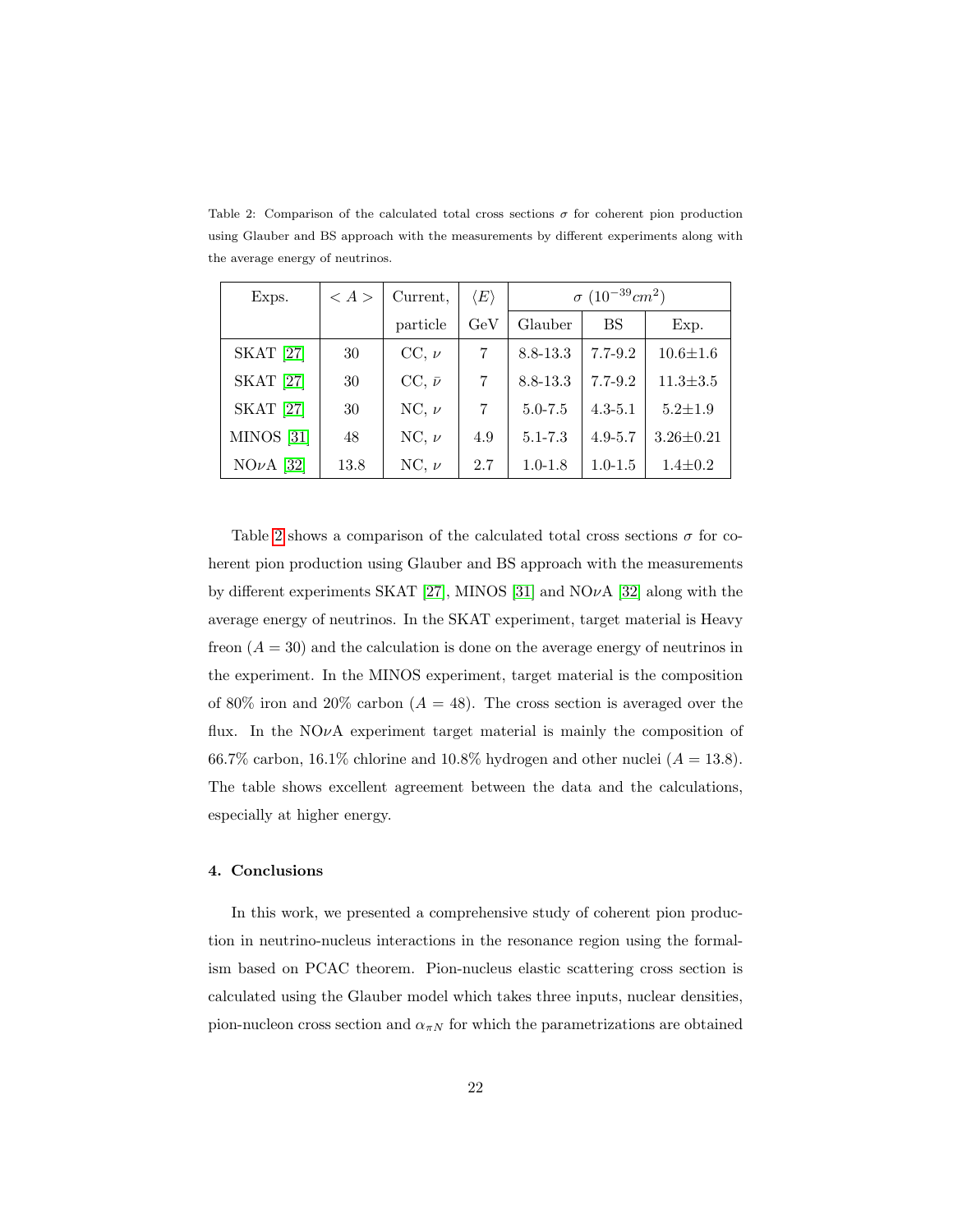from measured data. We obtain the differential and integrated cross sections for charge and neutral current coherent pion production in neutrino (anti-neutrino) nucleus scattering for a range of targets such as lithium, carbon, hydrocarbon, scintillator, oxygen, silicon, argon, iron and lead. The results of these cross section calculations are compared with the measured data, BS model and GENIE package. There is an excellent agreement between the calculated cross section fom Glauber model and measured cross sections. Predictions are also made for upcoming experiments like INO and DUNE in the coherent pion production region of the neutrino cross section.

Acknowledgements We thank Dr. Kapil Saraswat for many fruitful discussions during the course of this work.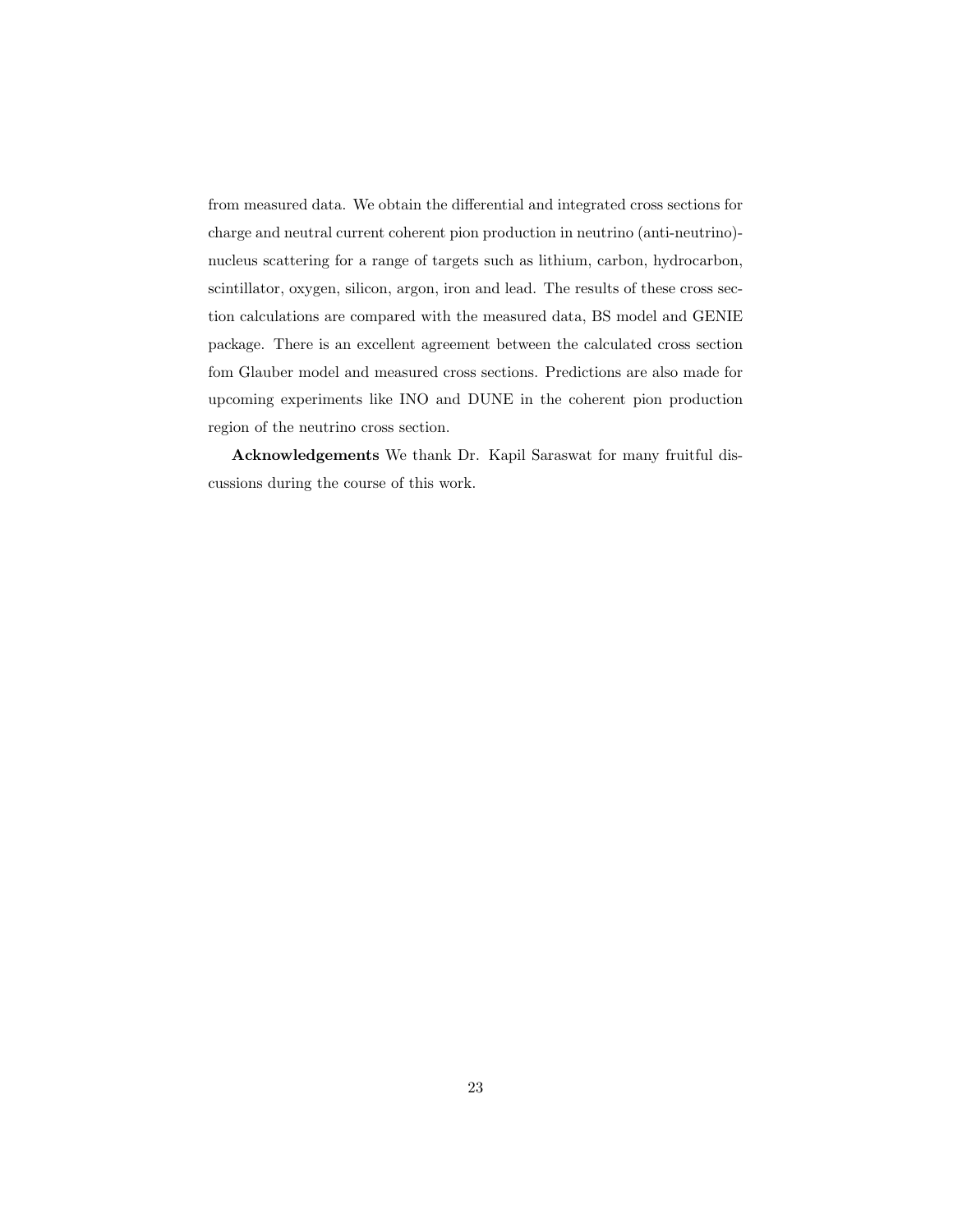## References

- <span id="page-23-0"></span>[1] M. D. Messier, eConf C060409 (2006), 018 [arXiv:hep-ex/0606013 [hepex]].
- <span id="page-23-1"></span>[2] M. V. Diwan, V. Galymov, X. Qian and A. Rubbia, Ann. Rev. Nucl. Part. Sci. 66, 47 (2016). [arXiv:1608.06237 [hep-ex]].
- <span id="page-23-2"></span>[3] P. A. Zyla et al. [Particle Data Group], PTEP 2020, 083C01 (2020)
- <span id="page-23-3"></span>[4] S. Ahmed et al. [ICAL], Pramana 88, 79 (2017).
- <span id="page-23-4"></span>[5] B. Abi et al. [DUNE], Eur. Phys. J. C 80, 978 (2020).
- <span id="page-23-5"></span>[6] J. A. Formaggio and G. P. Zeller, Rev. Mod. Phys. 84, 1307 (2012).
- <span id="page-23-6"></span>[7] K. Saraswat, P. Shukla, V. Kumar and V. Singh, Indian J. Phys. 92, 249 (2018)
- <span id="page-23-7"></span>[8] D. Grover, K. Saraswat, P. Shukla and V. Singh, Phys. Rev. C 98, 065503 (2018), [arXiv:1808.00287 [hep-ph]].
- <span id="page-23-8"></span>[9] D. Rein and L. M. Sehgal, Nucl. Phys. B 223, 29 (1983).
- <span id="page-23-9"></span>[10] B. Z. Kopeliovich and P. Marage, Int. J. Mod. Phys. A 8, 1513 (1993).
- <span id="page-23-10"></span>[11] B. Z. Kopeliovich, Nucl. Phys. Proc. Suppl. **139**, 219 (2005).
- <span id="page-23-11"></span>[12] A. Kartavtsev, E. A. Paschos, and G. J. Gounaris, Phys. Rev. D 74, 054007 (2006).
- <span id="page-23-12"></span>[13] C. Berger and L. M. Sehgal, Phys. Rev. D 79, 053003 (2009).
- <span id="page-23-13"></span>[14] E. A. Paschos and D. Schalla, Phys. Rev. D **80**, 033005 (2009).
- <span id="page-23-14"></span>[15] S. K. Singh, M. S. Athar and S. Ahmad, Phys. Rev. Lett. 96, 241801 (2006).
- <span id="page-23-15"></span>[16] L. Alvarez-Ruso, L. S. Geng, S. Hirenzaki and M. J. Vicente Vacas, Phys. Rev. C 75, 055501 (2007). Phys. Rev. C 80, 019906 (2009).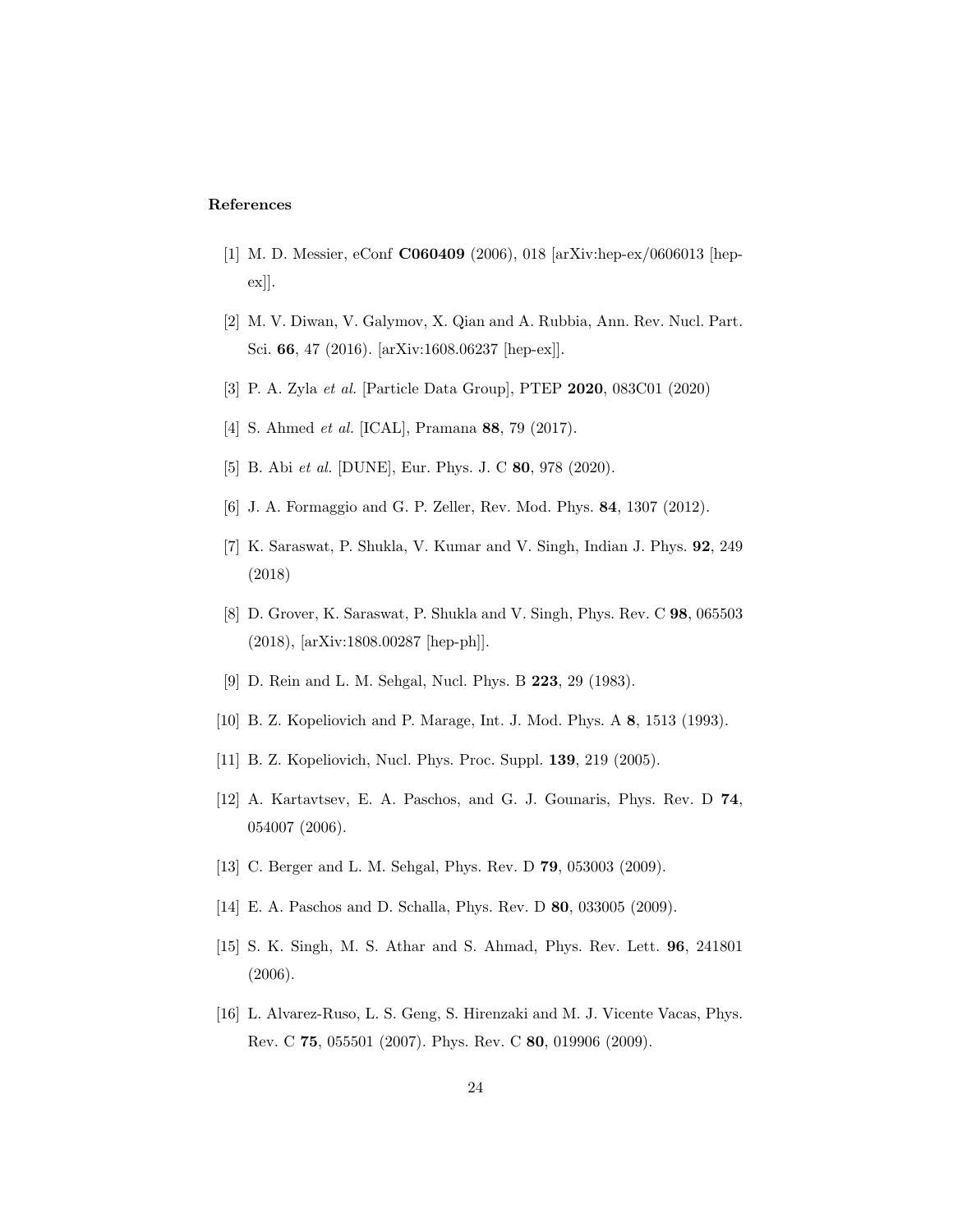- <span id="page-24-0"></span>[17] L. Alvarez-Ruso, L. S. Geng and M. J. Vicente Vacas, Phys. Rev. C 76, 068501 (2007), [Phys. Rev. C 80, 029904 (2009)].
- <span id="page-24-1"></span>[18] J. E. Amaro, E. Hernandez, J. Nieves and M. Valverde, Phys. Rev. D 79, 013002 (2009).
- <span id="page-24-2"></span>[19] C. Andreopoulos, A. Bell, D. Bhattacharya, F. Cavanna, J. Dobson, S. Dytman, H. Gallagher, P. Guzowski, R. Hatcher and P. Kehayias, et al. Nucl. Instrum. Meth. A 614 (2010), 87-104
- <span id="page-24-3"></span>[20] K. Saraswat, P. Shukla, V. Kumar and V. Singh, Phys. Rev. C 93, 035504 (2016). [arXiv:1602.07820 [hep-ph]].
- <span id="page-24-4"></span>[21] A. Mislivec *et al.* [MINERvA], Phys. Rev. D **97**, 032014 (2018).
- <span id="page-24-5"></span>[22] Manuel Alejandro Ramirez Delgado, [MINERvA],  $\mu_{\nu}$  -induced CC coherent  $\pi^+$  production off carbon, hydrocarbon, iron, and lead using the MINERVA detector, FERMILAB-THESIS-2020-10 (2020). doi:10.2172/1638645.
- <span id="page-24-6"></span>[23] P. Vilain *et al.* [CHARM-II], Phys. Lett. B **313**, 267 (1993).
- <span id="page-24-7"></span>[24] H. Faissner et al. [Aachen Padova], Phys. Lett. B 125, 230 (1983).
- <span id="page-24-8"></span>[25] E. Isiksal, D. Rein and J. G. Morfin [Gargamelle], Phys. Rev. Lett. 52, 1096 (1984).
- <span id="page-24-9"></span>[26] F. Bergsma et al. [CHARM], Phys. Lett. B 157, 469 (1985).
- <span id="page-24-10"></span>[27] H. J. Grabosch et al. [SKAT], Z. Phys. C **31**, 203 (1986).
- <span id="page-24-11"></span>[28] C. T. Kullenberg et al. [NOMAD], Phys. Lett. B 682, 177 (2009).
- <span id="page-24-12"></span>[29] C. Baltay, M. Bregman, D. Caroumbalis, L. D. Chen, M. Hibbs, J. T. Liu, J. Okamitsu, G. Ormazabal, A. C. Schaffer and K. Shastri, et al. Phys. Rev. Lett. 57, 2629 (1986).
- <span id="page-24-13"></span>[30] Y. Kurimoto et al. [SciBooNE], Phys. Rev. D 81, 033004 (2010).